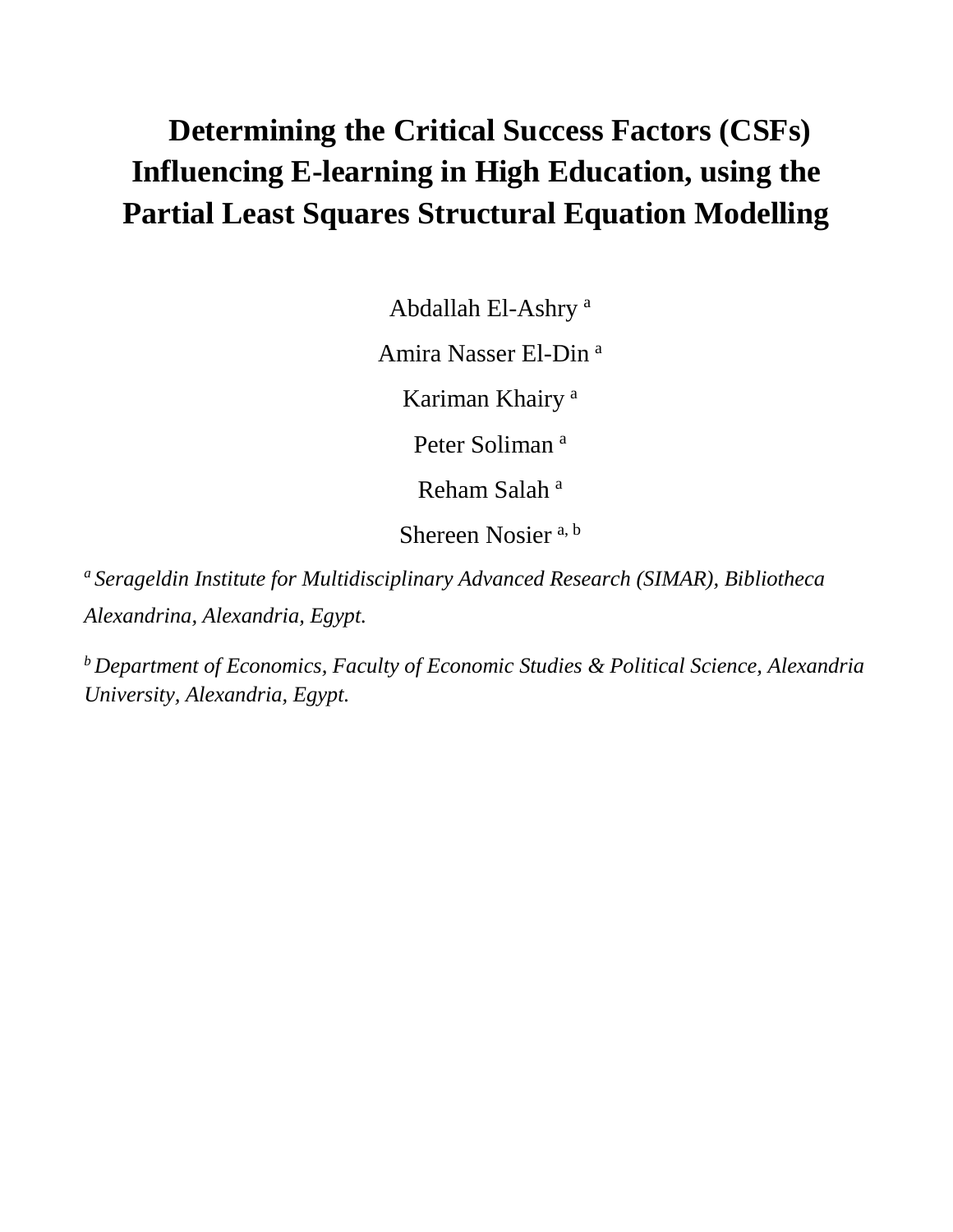# **Abstract**

The educational process has been hindered worldwide due to Covide-19 to some extent. Yet, the Egyptian government transitioned to E-learning to maintain the designed educational agenda. Consequently, recognizing the benefits of E-learning and its influence on individuals and society is imperative to link Elearning system with its success drivers. Therefore, the aim of this paper is detecting the main critical success factors that can greatly enhance E-learning in Egypt. The study employed DeLone and McLean model (2003) as a basis for identifying aspects of E-learning success measured by net benefits. Consequently, technological factors, E-learning quality, user attitude, intention to use and user satisfaction are utilized to explain E-learning success. Prior studies ignored the different stakeholders' perspectives about E-learning in Egypt. Sequentially, the study's main contributions are constructing a comprehensive framework that includes two different models; instructors and learners. Furthermore, this paper uses net benefits as an unobserved variable to reflect the E-learning success, using the partial least square structural equation modeling method. Moreover, PLS<sub>predict</sub> is applied to measure models' out-of-sample predictive power. In spite of the PLS<sub>predict</sub> importance, few papers utilized it in the E-learning literature.

The data were collected through online questionnaires and directed to the two stakeholder groups of tertiary education. The results indicate that the two models are empirically and statistically supported, and they adequately demonstrate and predict the interdependency and importance of the selected constructs. Besides, the results of the mediation analysis indicate that for instructors, satisfaction has the highest total effect on net benefits with its direct effect and indirect effect via user attitude and intention to use. For learners, E-learning quality has the highest mediation effect through its indirect effect via satisfaction, attitude and intention to use.

Keywords: DeLone and McLean (D&M) model, E-Learning Success, Egypt, Mediation Analysis, Partial Least Square (PLS).

Funding sources: This research did not receive any specific grant from funding agencies in the public, commercial, or not-for-profit sectors.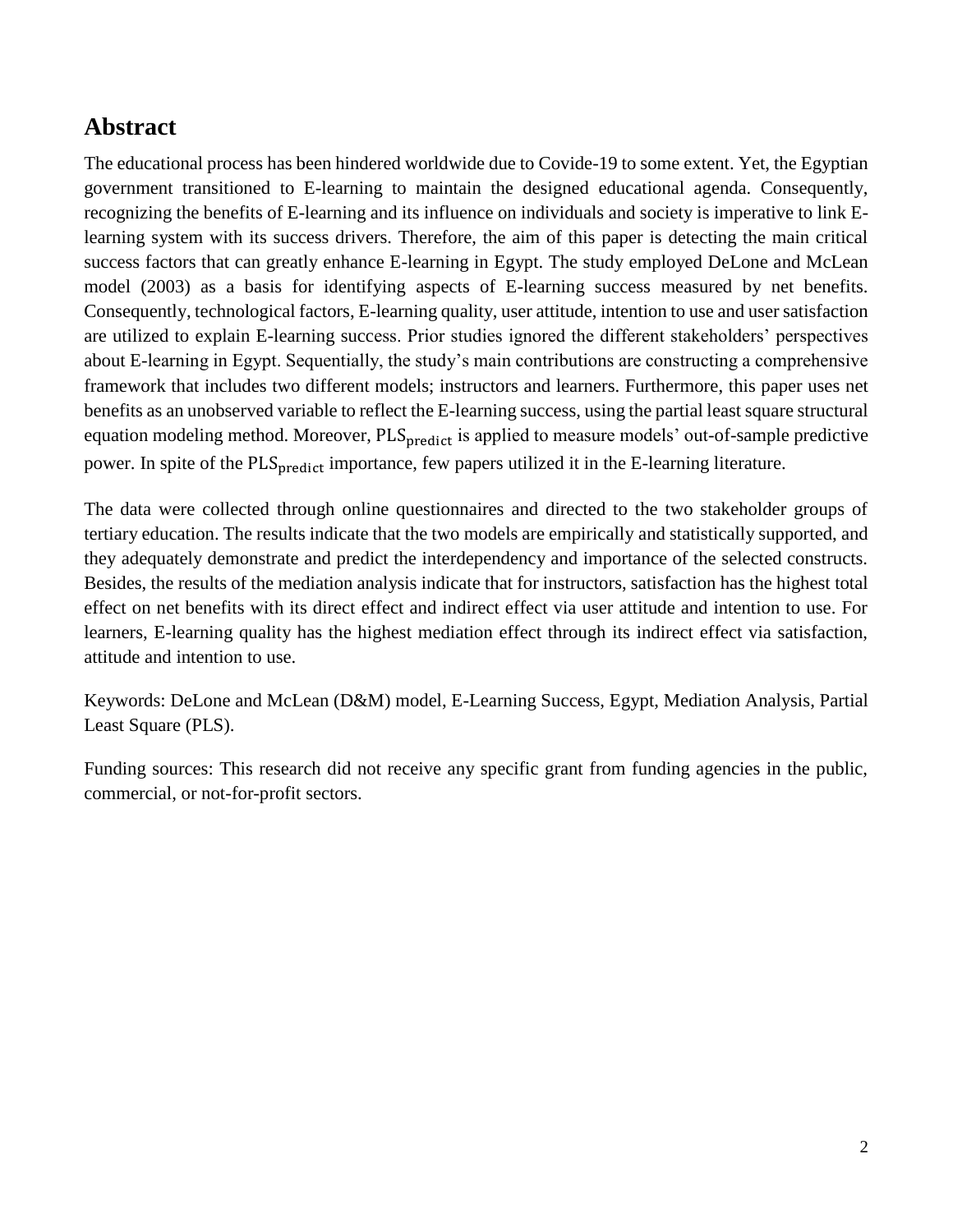# **1. Introduction**

The Sustainable Development Goals (SDGs) set by the United Nations for 2030 had selected higher education as one of the main drivers for global development through "ensuring inclusive and equitable quality education and promoting lifelong learning opportunities for all" (Owens, 2017, p.414). To emphasize, Education for Sustainable Development (ESD) plays an important role in many areas of SDGs, such as: poverty, gender equality, and economic growth.

Unfortunately, the outbreak of the COVID-19 pandemic in 2019 has hindered the educational process to some extent. Yet, the Egyptian government has planned to continue the educational process through shifting from traditional learning to E-learning, to maintain the designed educational agenda. As a result, educational institutions have adopted the E-learning system rapidly. This change had created many challenges for all stakeholders including learners and instructors, therefore universities started to provide training for the academic staff and students to use technology in teaching and learning through different platforms (Muhammad et al., 2020). However, E-learning was not established originally due to COVID-19, it was employed in many Egyptian educational institutions years before the pandemic.

E-learning can be defined as the process of providing 80% or more of the course's content online using the latest Information and Communication Technologies (ICT) (Nagy, 2005; Allen and Seaman, 2014). In fact, E-learning system provides many benefits such as: saving costs and time, encouraging selflearning process, increasing learning accessibility and flexibility, improving stakeholders' performance and providing a variety of methods for students' evaluation (Nagy, 2005). Yet, it still suffers from some limitations, such as encouraging students' indolence, hence reducing effectiveness, lack of communication among students and instructors or with their peers, platforms usage illiteracy, and increasing costs of system's maintenance (Batdı et al., 2021). On the other side, blended learning, in which a proportion of course's content is presented online and the remaining part is presented in traditional learning, may provide a suitable solution for the previously mentioned drawbacks (Allen and Seaman, 2014).

# **2. Aim of The Study**

Despite the rapid adoption of E-learning system, one of the main issues facing officials is reinforcing its success. therefore, the aim of this paper is to determine the main Critical Success Factors (CSFs) which influence E-learning in Egypt. As far as the authors know, among the limitations of the previous studies is disregarding the different stakeholders' perspectives. Thereupon, one of the main contributions of this study is constructing a comprehensive framework that includes two different models one for instructors and the other for learners. Based on the literature, these models were set upon DeLone and McLean (D&M) success model, the Technology Acceptance Model (TAM), the Theory of Reasoned Action (TRA) and the Unified Theory of Acceptance and Use of Technology (UTAUT).

In addition, this research uses Net Benefits (NB) as an unobserved variable to measure E-learning success and it is examined by means of the Partial Least Squares Structural Equation Modeling (PLS-SEM) method. Furthermore, many PLS path models include mediation effects, yet they are usually not explicitly tested. This paper will test mediation effects and depend on its analysis in providing more rigorous recommendations to improve net benefits received by the two stakeholders through estimating the impact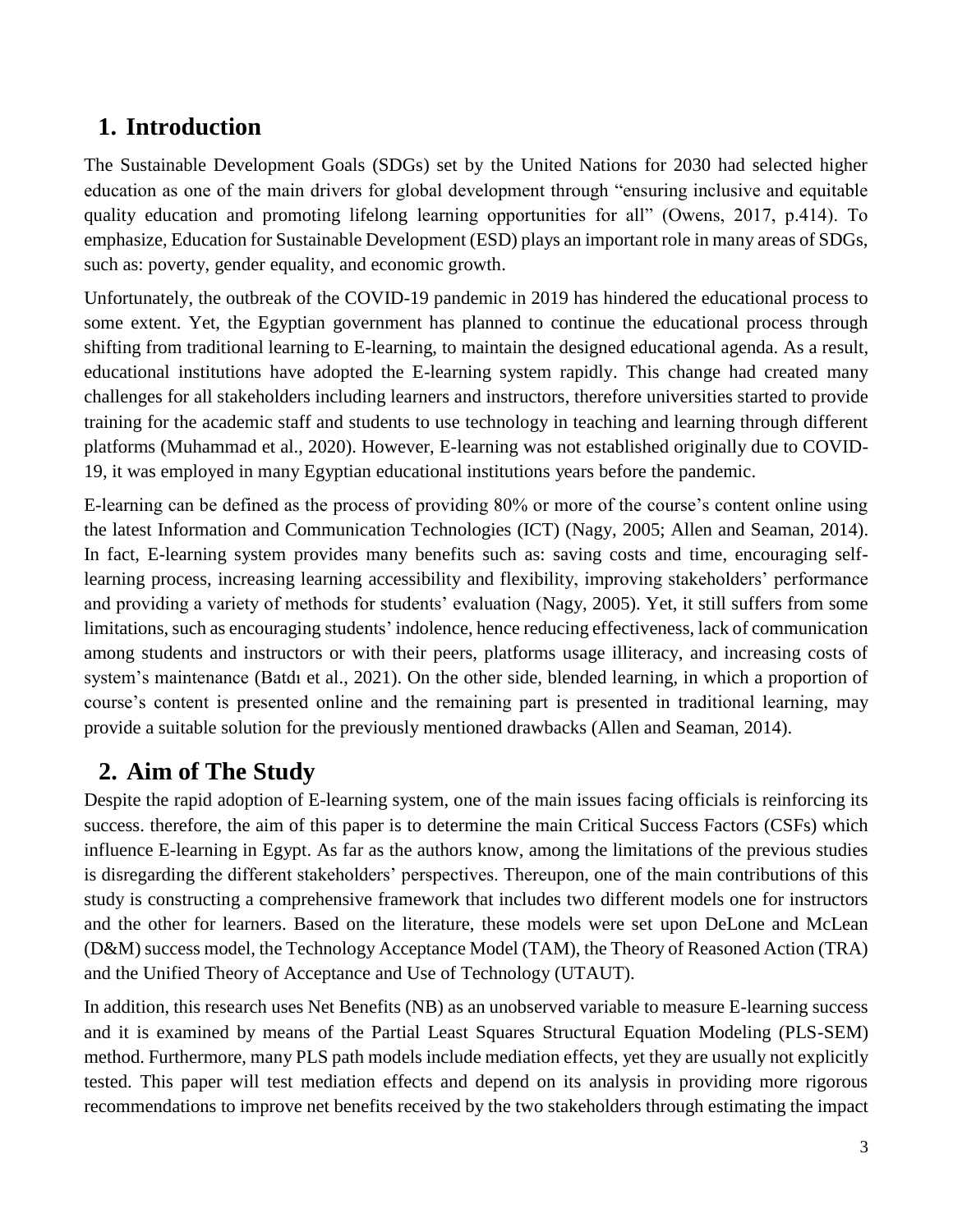of different constructs on improving E-learning success in Egypt. In addition, PLS<sub>predict</sub> is applied to measure models' out-of-sample predictive power.

The paper is structured as follows; first, the relevant literature as well as papers related to Egypt are presented. Then research variables, hypotheses and methodology are introduced, followed by the data description as well as the clarification of the descriptive statistics and scoring for both instructors and learners. After that, the results of the two models are specified and illustrated. Finally, the discussion and conclusion are stated as well as recommendations are suggested.

# **3. Literature Review**

Past researches highlighted the importance of determining the CSFs that influence E-learning adaptation and resulting net benefits (Sun et al., 2008; Boateng et al., 2016). Consequently, some studies have investigated the possible CSFs that may affect them. They have argued that this approach could be used by governments to form agendas for further improvements of E-learning systems. Leidecker and Bruno (1984) defined CSFs as constructs, characteristics or circumstances that would have a significant influence on the success of a project.

The information success model presented by DeLone and McLean (2003) is a predominant dimensional model for evaluating the "success" of an operational Information System (IS). According to its most updated version of 2003, several dimensions included to evaluate the E-learning success. These dimensions are system quality, service quality, information quality, intention to use, satisfaction and net benefits. Intention to use, service quality and net benefits are considered newly added dimensions to the model. Service quality in prior studies used to be part of system quality, but recently it becomes an independent component (Wang and Liao, 2008; Hassanzadeh et al., 2012). Moreover, "intention to use" is suggested to be a useful and valuable alternative measure to actual "use" – as a multidimensional concept- due to difficulties in explaining if "use" is effective or ineffective, voluntary or obligatory, informed or uninformed, and so on, as "use" is a behavior, while "Intention to use" is an attitude. Net benefits are considered a comprehensive measure which includes interorganizational, consumer, work group and societal impacts according to Clemons et al. (1993), Brynjolfsson (1996), Myers et al. (1997), and Seddon (1997) respectively.

Reviewing the previous studies about the Egyptian education system, it was detected that the system suffers from many challenges, such as overcrowded classes, transportation issues, lack of resources, in addition to lack of practical work and innovation in programs and courses (El Gamal & Abd El Aziz, 2011; El-Gamal, 2014). Therefore, Egypt has an urgent need to implement E-learning to mitigate and eliminate the conventional education problems. Following, the literature about E- learning implementation and the most important CSFs in Egypt using different methodologies is presented as it is an important issue to develop E-learning.

Utilizing Confirmatory Factor Analysis Structural Equation Modelling (CFA-SEM) approach, Headar et al. (2013) and Abbas et al. (2016) identified technological factors, E-service quality, perceived usefulness, perceived ease of use, intention to use and satisfaction as the key CSFs of E-learning in Egypt,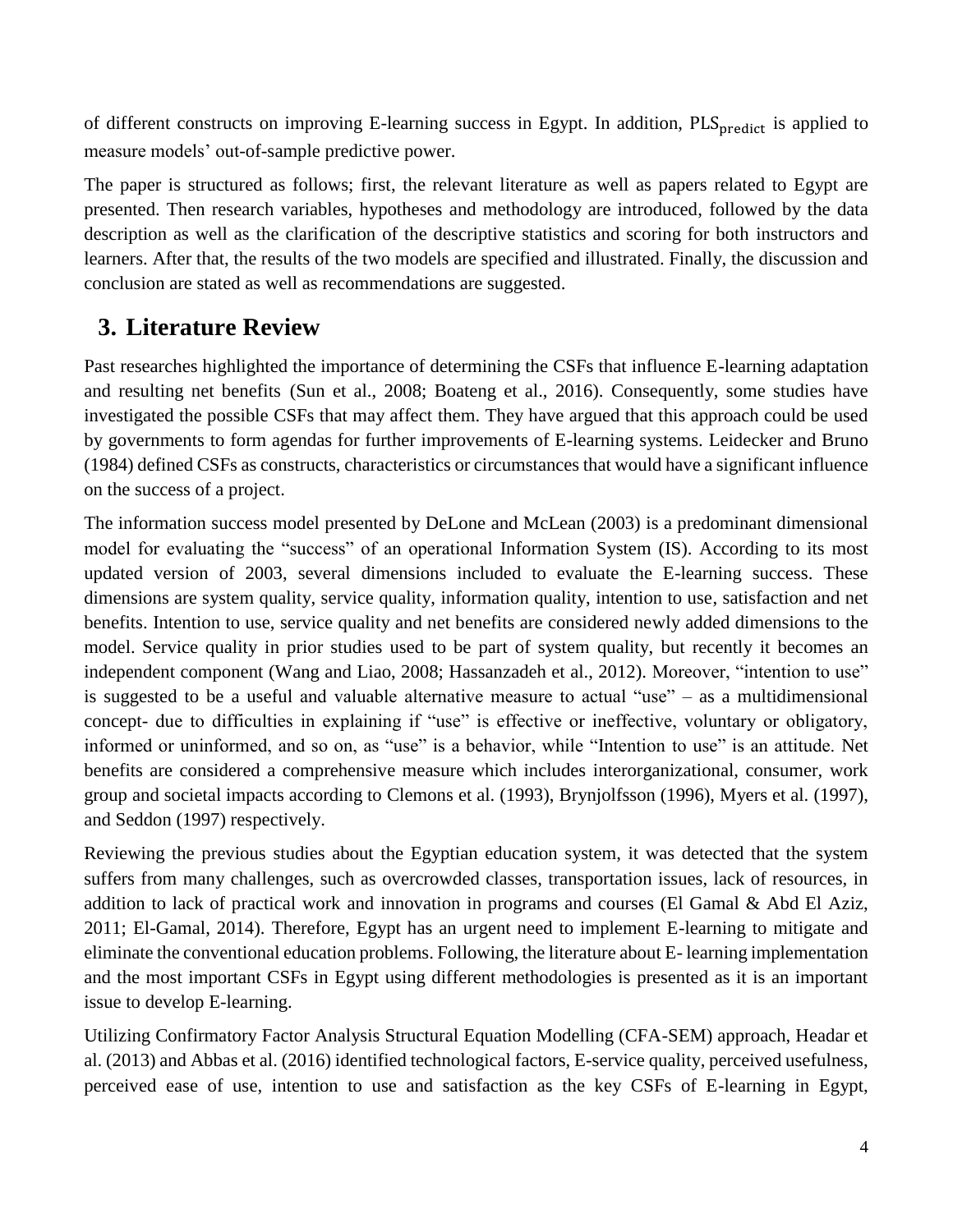ascendingly. Likewise, a multivariant case-study approach was applied by Abdel-Gawad and Woollard (2015), and they concluded that the most important CSFs in Egypt are: the course content's nature, learners' characteristics, instructors' characteristics and technological factors. Abdel‐Wahab (2008) employed the step-wise regression and deduced that the chief factors affecting users' intention to use the system in Egypt are: attitude, perceived usefulness, perceived ease of use, organizational support as well as the cost savings.

In 2011, Eraqi et al. conducted descriptive analysis and stated that E-learner factors, E-instructor factors, IT factors, university factors and E-learning quality are the most important CSFs of the E-learning system. E-learner factors are measured in terms of self-motivation, IT skill, time management and self-discipline, while E-instructor factors are measured by IT competency, teaching style, attitude and mindset. IT factors are represented by infrastructure richness, reliability and capability. In addition, university support for adequate infrastructure is the main measure of university factors. Finally, E-learning quality dimensions encompassed content, technology and services. Using the same technique, others deduced that many users accepted E-learning as an effective instrument for education. However, large number of learners are found to believe that it is challenging to interact either with their fellows or instructors, especially as most of the users suffer from poor computer skills. Consequently, they recommended that blended learning should be implemented to provide the most efficient level of learning and get over the lack of resources and skills (Abdelaziz et al., 2011; Khedr, 2012; El-Seoud et al., 2013; Ghenghesh et al., 2018).

Upon examining the literature rigorously, this study contributes to the literature in many ways whether theoretical or methodological. Regarding the theoretical horizon, many researches did not address the different stakeholders' perspectives; thus, one of the main contributions of this study is carrying out two multi-dimensional comprehensive models; instructors and learners, therefore considering the two perspectives simultaneously for more understanding to the whole picture.

For the methodological side, as far as the authors know, this research adopts the PLS-SEM technique to investigate E-learning success. Furthermore, the mediation analysis is conducted to assist officials in setting better priorities efficiently through identifying the construct, which has the highest importance for the net benefits. Additionally, the paper utilizes PLS<sub>predict</sub> to evaluate the model's out-of-sample predictive power. Despite the importance of the mediation analysis and PLS<sub>predict</sub>, few papers utilized them in the E-learning literature (Hair et al., 2016; Sarstedt et al., 2021).

# **4. Methodology**

The constructs, hypotheses of the models as well as the techniques used to analyze them are illustrated.

# **4.1. Research Variables and Hypotheses**

Since E-learning systems are specific type of IS (Hassanzadeh et al., 2012), this paper uses net benefits as a measure for the E-learning success inspired by the updated model of DeLone and Mclean (2003). In addition, upon reviewing the relevant literature, the following constructs are selected as potential CSFs of E-learning system in Egypt. These constructs are Technological Factors (TF), E-learning quality (QU), User Attitude (UA), Intention to Use (IU) and User Satisfaction (US).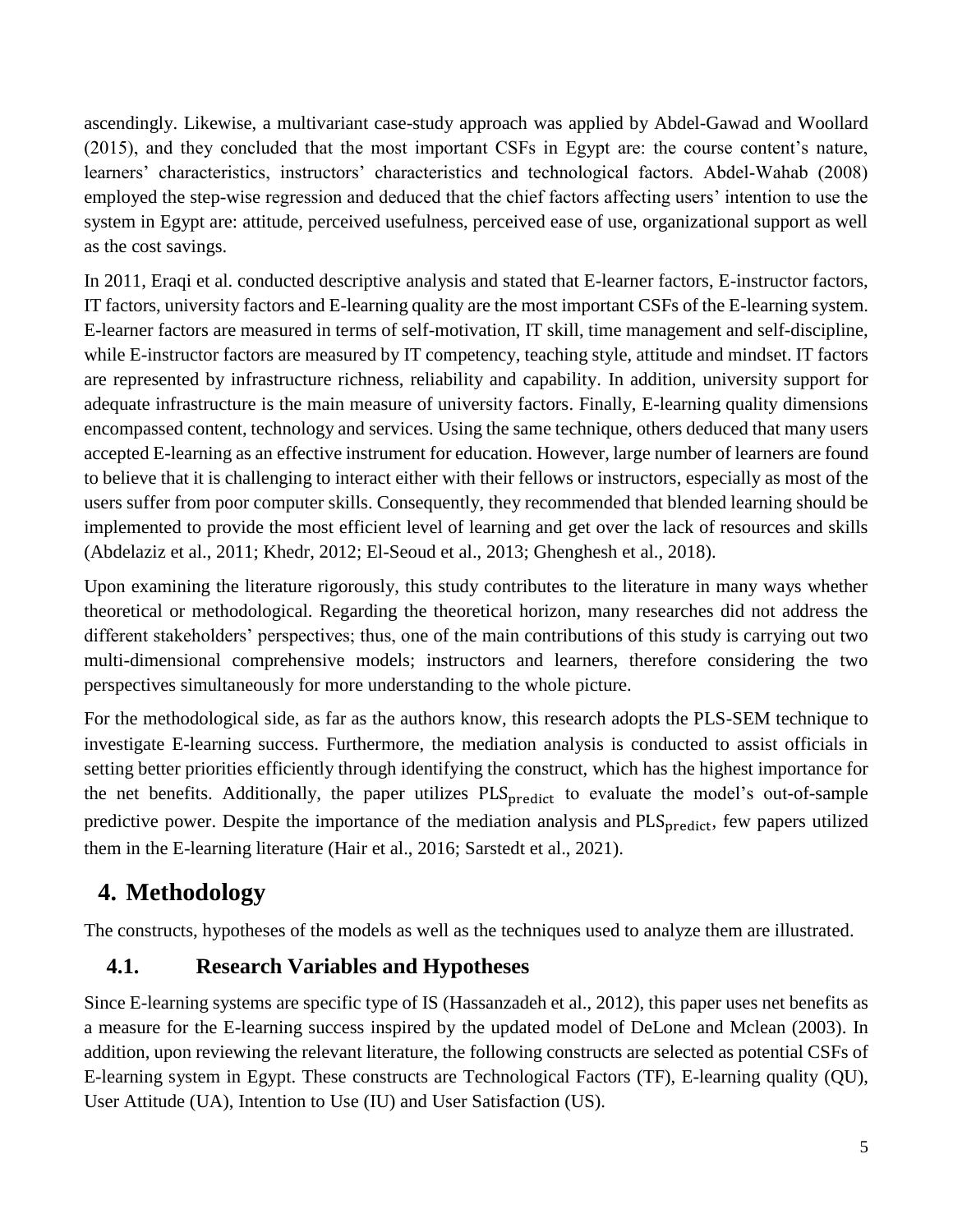This research concerns with two stakeholders namely; students and instructors because they are the core of the educational process and the most affected parties from E-learning. As a promising gauge for the success of E-learning, net benefits are the most suitable, comprehensive and important. It explains the Elearning system influence and captures the balance of its good and bad effects on students, instructors, and even societies (DeLone and McLean, 2003; Hassanzadeh et al., 2012). Consequently, in this study, net benefits are represented by improving users' performance, cost and time savings (Parker and Martin, 2010), as well as societal benefits; less polluted environment and smooth flow of traffic (Campbell and Campbell, 2011).

### $4.1.1.$ **Technological Factors**

Technological factors could be defined as user's belief of having the required skills to use the E-learning system successfully and to which level the country's infrastructure supports the E-learning usage (Conrad and Munro, 2008). Country's infrastructure could be reflected by its ability to provide a reliable internet connection, platforms which support the E-learning process, equipment accessibility and organizations that provide training for the users (Arbaugh and Duray, 2002). According to Bhuasiri et al. (2012), technological factors is one of the CSFs in both developed and developing countries which influences Elearning effectively.

Several dimensions were taken into consideration to quantify technological factors. These dimensions are internet-reliability, technological-quality and medium richness (Volery and Lord, 2000). Based on Daft and Lengel (1986) medium or media richness theory refers to evaluating the communication media based on its ability to support various types of instructional elements (text, audio, pictures and video messages) and to which extent it provides in-time interaction.

In 2015, Tarus et al. discovered that network connectivity, devices and bandwidth of internet are essential to ease E-learning accessibility. In addition, Makokha and Mutisya (2016) claimed that shortage of devices and inadequate internet would affect the E-learning system negatively.

To sum up, developing countries should pay special attention to technological factors in evaluating the Elearning quality, due to their technological challenges compared to developed countries, ensuring the ease of access to the E-learning system and its successful implementation (Al-Azawei et al., 2016). Therefore, it's proposed that:

**H1:** Technological factors has a direct positive effect on E-learning quality.

### $4.1.2.$ **E-learning Quality**

Based on the updated D&M model (2003), quality construct can be measured in terms of three different quality types which are system quality, service quality and information quality. According to the previous E-learning literature, the three kinds play a key role in determining users' behaviors for both learners and instructors (DeLone and McLean, 2003). However, for learners' model, the instructor quality should be added as another important indicator of service quality (Lwoga, 2014; Poelmans and Wessa, 2015). Each of the three quality types with its own definition and dimensions will be discussed, as well as the proposed hypotheses of the E-learning quality construct.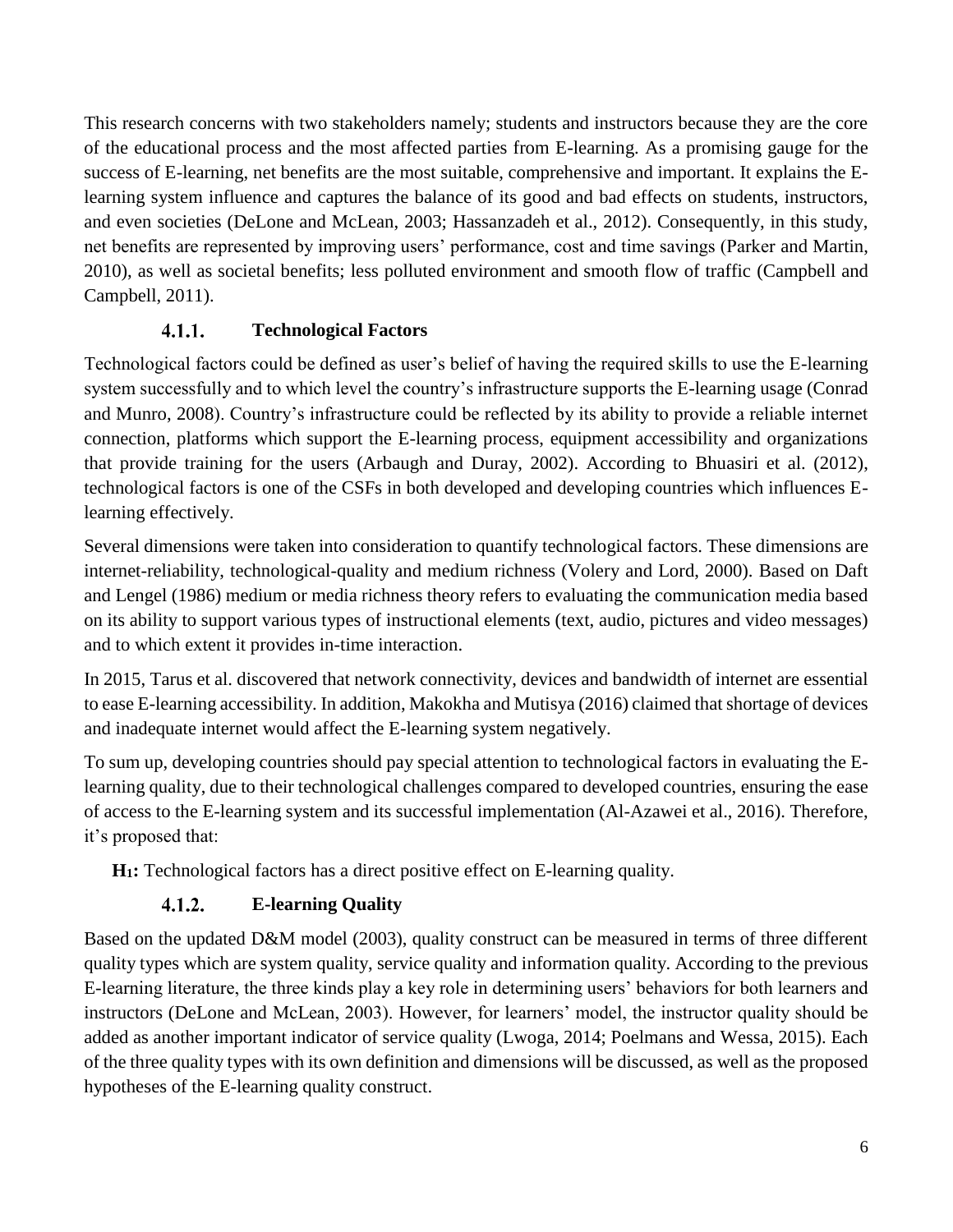## **4.1.2.1. System Quality**

System quality is a multi-dimensional concept representing the hardware and software qualities available to the end-users to fulfill their needs from information (Poelmans and Wessa, 2015). It refers to the quality of the performance of the IS used in the E-learning process (Petter and McLean, 2009); as the system quality characteristics affect the ability of users to operate the system effectively and efficiently (Hassanzadeh et al., 2012).

DeLone and McLean (2003) used system functionality, system availability, response time and ease of use as dimensions for system quality. System functionality refers to the flexible access to the course material provided by the system. Availability refers to the system being available in terms of time and place. In addition, response time should be fast, consistent, stable and secured (Pituch and Lee, 2006). Finally, ease of use refers to the idea that the system is not complex and could be used easily by the users.

## **4.1.2.2. Service Quality**

Service quality is the overall quality of the service and support provided to the users by the service provider either training unit, IT staff or even by instructors (Petter and McLean, 2009; Hassanzadeh et al., 2012). It can be measured through various dimensions as DeLone and McLean (2004) represented service quality by system effectiveness, responsiveness and the existence of technical support. Parasuraman and Grewal (2000) first measured service quality by eleven dimensions, then they merged them to include four dimensions only; service reliability, responsiveness, assurance, and tangibles. Service reliability indicates how the service providers perform the service in an accurate manner, service responsiveness refers to providers' willingness to help the users. Lastly, assurance is the providers' knowledge towards the service, and tangibles refer to providing materials which facilitate the service.

## **4.1.2.3. Information Quality**

Information quality represents the quality of information or the course content that is introduced by the provider and delivered by the system. In addition, it refers to the improvements of the users' performance through using the system (Bhuasiri et al., 2012). That's why information quality could be assessed by learners using the system to determine if the instructor is able to introduce beneficial content that fulfills the learners' needs (Adeyinka and Mutula, 2010).

Prior studies indicate that information quality from learners' perspectives is measured by course content quality (Lee et al., 2009) and course design quality (Liu et al., 2010). Course content quality refers to the quality of the updated course material, while course design quality refers to providing learners with courses which fit their needs. Meanwhile, from instructors' perspective, information quality is measured in terms of effective presentation, ease of designing course and the availability of various evaluation methods on the system (Yengin et al., 2011).

In conclusion, previous studies indicate that, if users believe that the available information on the system is accurate and meets their needs, and the system's performance is stable, consistent and reliable, with organizations providing them with customized support as trained coordinators, technical service engineers, they will recognize the E-learning system as a useful, and easy-to-use system. Consequently,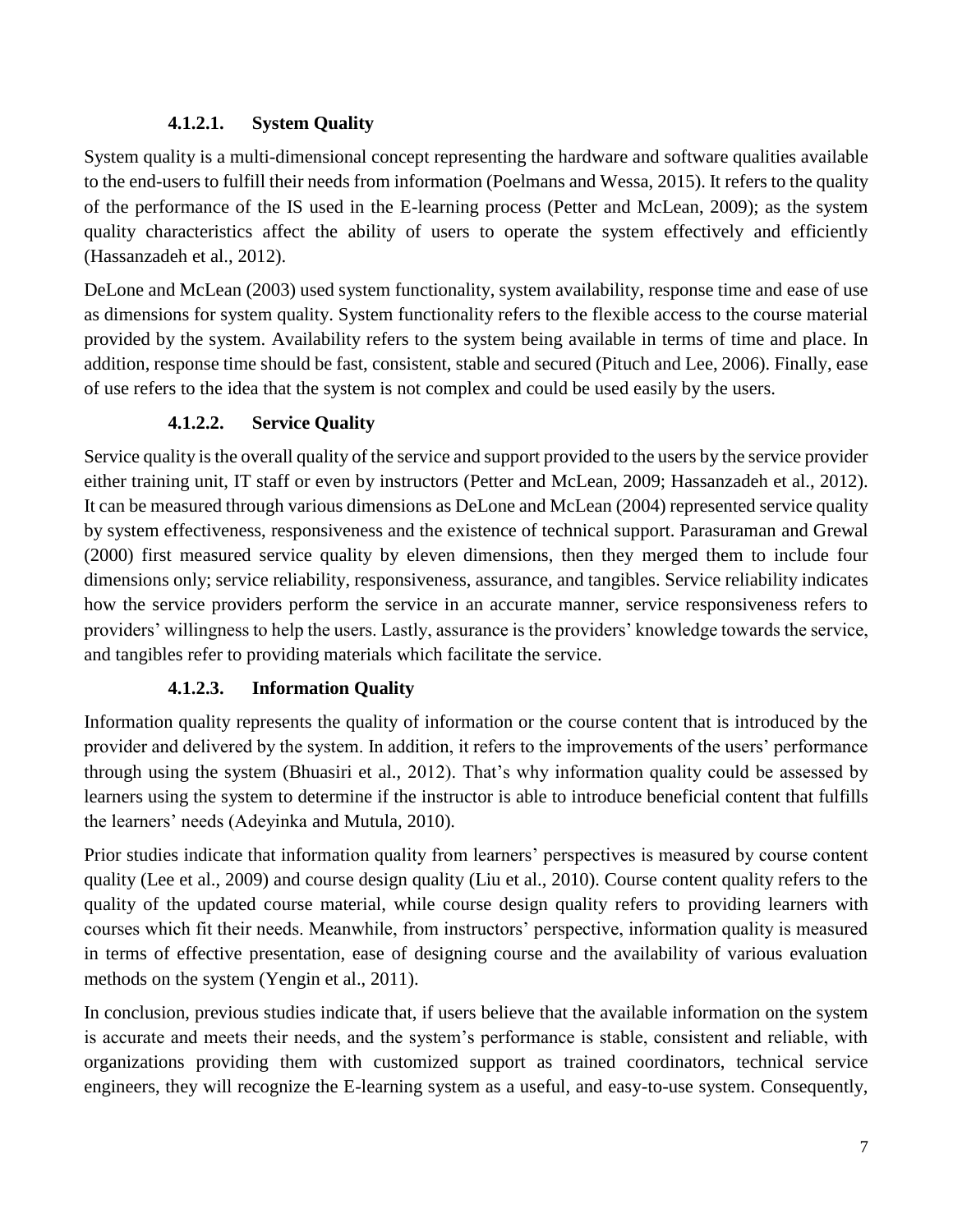this will affect users' attitudes and satisfaction with the system positively, as well as motivating them to use it again (DeLone and McLean, 2003; Ramayah and Lee, 2012; Xu et al., 2013; Abbas et al., 2016). Based on the above discussion, the following hypotheses will be empirically tested:

**H2A:** E-learning quality has a direct positive effect on users' satisfaction.

**H2B:** E-learning quality has a direct positive effect on users' attitude.

**H2C:** E-learning quality has a direct positive effect on intention to use.

#### $4.1.3.$ **Attitude**

Users' attitude represents the users' positive or negative psychological state to perform a certain behavior, as using the E-learning system (Abdel-Wahab, 2008). It can be expressed in terms of the TAM which was firstly introduced by Davis in 1985. TAM is used to indicate the extent to which a favorable users' attitude would affect the acceptance of a new technology (Surendran, 2012). That's why having a positive attitude towards a certain technology as the E-learning system would enhance the probability of accepting it.

TAM, which is based on the TRA (Fishbein and Ajzen, 1977), indicates that users' attitude and surrounding subjective norms lead to behavioral intention, which in turn will result in individual's actual behavior. Using the TRA, Davis (1985) had established two concepts; the Perceived Utility (PU) which could be defined as the promotion of users' performance when using the computer and Perceived Ease of Use (PEOU) which refers to how using the computer is effortless for the users. Bertea (2009) stated that two models were conducted by Rosenberg and Fishbein to measure users' attitude. This paper is based on the Rosenberg model which reflects users' attitude by their perceived utility from the system usage and how using it is important for them.

Alhomod and Shafi (2013) had shown that positive users' attitude is an important factor for determining the E-leaning success. If the users find the system is secured, meets their needs and improves their performance, the users' level of satisfaction will improve and their attitude towards the system will be stimulated directly. Consequently, having a positive attitude will directly affect the users' behavioral intention towards using the system (Liaw et al., 2007). Therefore, the following hypothesis is examined:

**H3:** Users' attitude has a direct positive effect on intention to use.

#### **Intention to Use**  $4.1.4.$

Intention to use is the possibility to utilize the E-learning system in the future, before indeed using it (Petter and McLean, 2009; Poelmans and Wessa, 2015). It is also referred to as the idea of reusing the system. According to the UTAUT, intention to use is considered a key determinant for the users' acceptance of technology (Lwoga and Komba, 2015). Park (2009) utilized the TAM to examine learners' intention to use the E-learning system with many dimensions, such as learners' attitude, perceived usefulness, perceived ease of use and E-learning efficiency. Further, Lin and Lu (2000) claimed that the main dimensions to measure intention to use are attitude, perceived usefulness and perceived ease of use.

Al-Busaidi and Al-Shihi (2012) indicate that if stakeholders are satisfied with the system usage, this will stimulate them to reuse the system, hence they will receive many benefits such as improving their skills.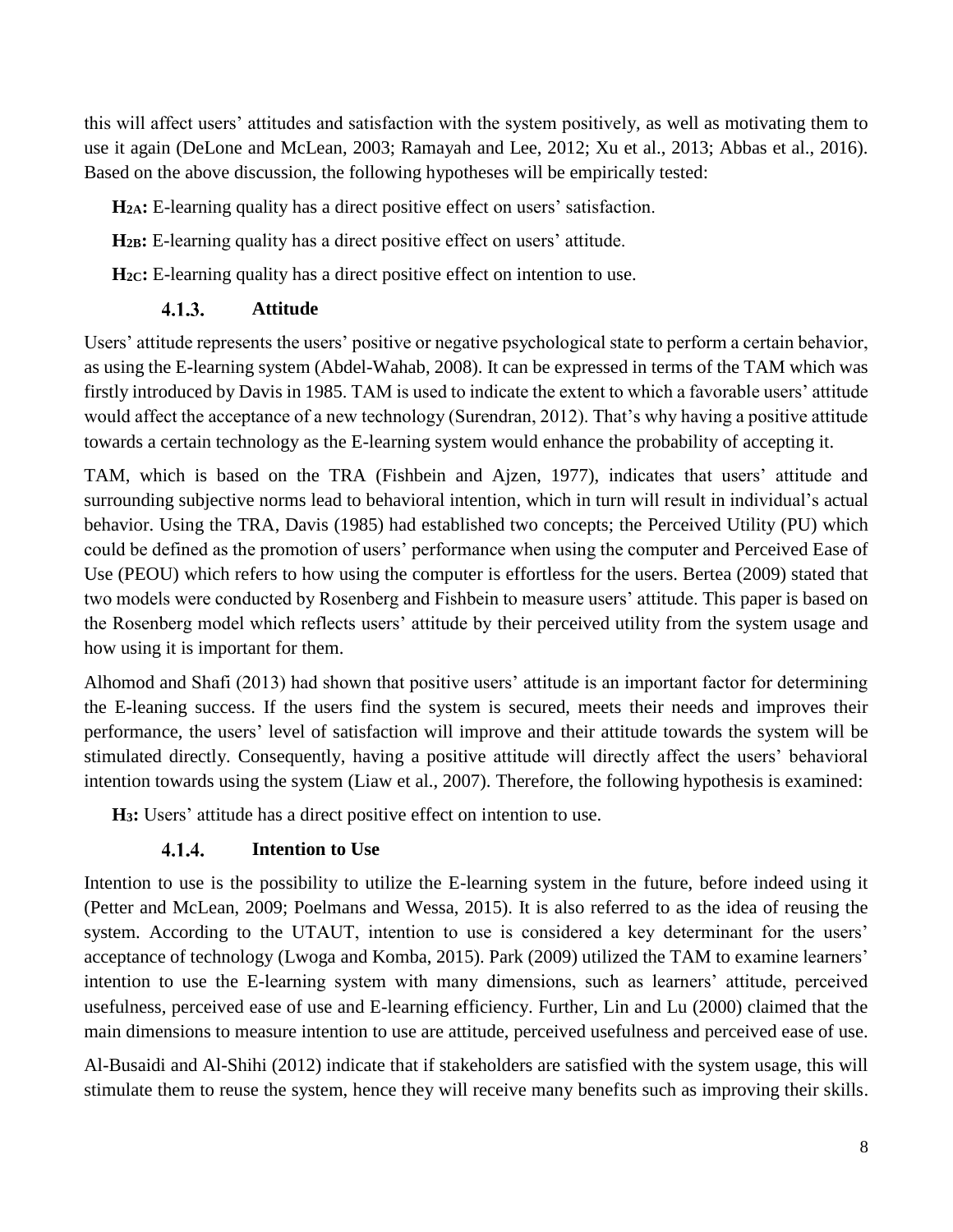Therefore, having the intention to use the system would directly affect the net benefits (DeLone and Mclean, 2003). Accordingly, the paper is going to test the following hypothesis.

**H4:** Intention to use has a direct positive effect on net benefits.

### $4.1.5.$ **User Satisfaction**

User satisfaction may be defined as users' overall feeling of fulfillment of their expectations from the system (Sun et al., 2008). At first, it measures the interaction between users and the system and then evaluates the extent to which the outcome of this interaction fits the users' expectations.

Users' satisfaction concept may differ according to different stakeholders' perspective. Regarding learners' perspectives, Arbaugh (2000) identified four dimensions affecting the learners' satisfaction, which are; platform flexibility, usability, perceived usefulness and interactive environment between users. Besides, Bolliger and Wasilik (2009) determined three dimensions influencing instructors' satisfaction; student-related, instructor-related and institution-related dimensions. The student-related dimension is claimed to affect the instructor's perceptions about E-learning net benefits, while instructor-related dimension represents their interest in using technology and the opportunity to teach in a creative way. Finally, the institution-related dimension refers to the support and policies provided by the institution to the instructor. Therefore, if institutions do not provide enough support for the instructor, their satisfaction would be affected negatively as most of instructors believe that online teaching is much more time consuming than traditional face to face teaching (Seaman, 2009).

According to prior studies, if users are provided training, support and encouragement, their satisfaction will be positively influenced. Furthermore, if the users are satisfied with the E-learning system, they will have a positive attitude towards it and their intention to continue using the system will increase. Further, being satisfied will provide the users with a high level of net benefits leading directly to the E-learning success (Urbach et al., 2010). Therefore, the following hypotheses are examined empirically:

**H5A:** Users' satisfaction has a direct positive effect on intention to use.

**H5B:** Users' satisfaction has a direct positive effect on users' attitude.

**H5C:** Users' satisfaction has a direct positive effect on net benefit.

# **4.2. Partial Least Square Model**

The Structural Equation Modelling (SEM) is a vital tool of multivariate statistical analysis for testing hypotheses to analyze the structural theory of a given phenomenon (Hair et al., 2016). These theories present the causal relationships among variables. The SEM allows researchers to include unobservable variables (construct or latent) along with the observed variables (indicators). Although SEM has various types, PLS has been chosen to examine the cause-effect relationship models.

Among the main advantages of the PLS-SEM is that it can accomplish high level of statistical power for small sample size, in addition, it can use non-normal data (Hair et al., 2016). Besides, it handles reflective and formative measured constructs, where it can include large number of indicators in each construct and deal with complex models which include large number of relations.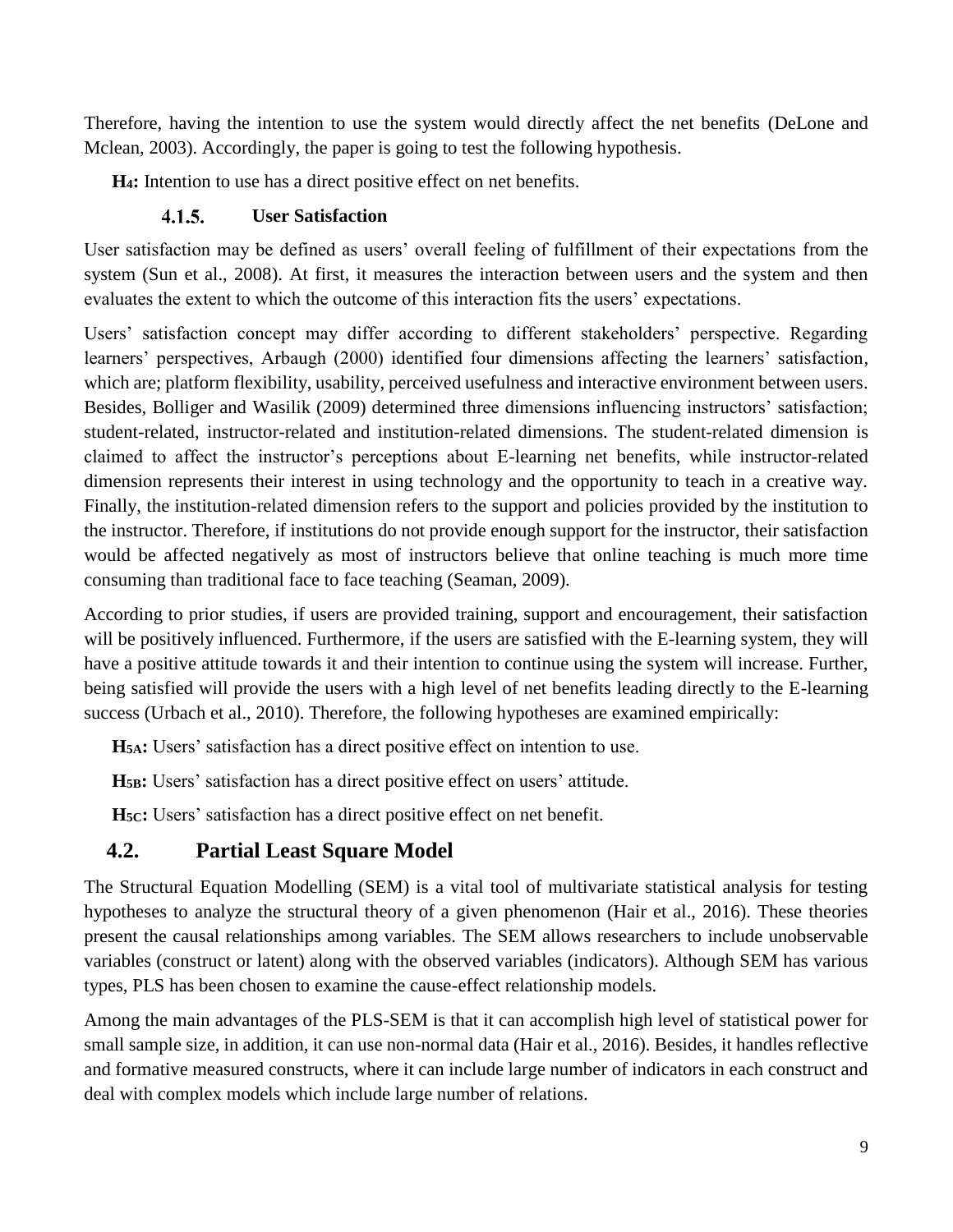#### $4.2.1.$ **PLS-SEM Algorithm**

PLS-SEM is a variance-based algorithm which is used to measure the magnitude and direction of inner and outer relations by attempting to minimize the unexplained variance and maximize the explained one of regressors. PLS-SEM path model is illustrated in Figure 1.

### **Figure 1**

*PLS-SEM Path Model*



Source: Sarstedt et al. (2021).

The  $X_i$  variables are the indicators which represent the raw data that is obtained from individuals' responses to the questionnaire. These indicators are used as inputs to estimate the constructs. The  $Y_i$ variables are known as the constructs.

PLS-SEM is composed of two models, the first is the measurement model which expresses the relationship between the constructs  $Y_i$  and its associated indicators  $X_i$  i.e.  $X_1, X_2$  and  $X_3$  are the indicators of  $Y_1$ . The second is the structural model which explains the relationship between the constructs themselves i.e.  $Y_1$  and  $Y_2$  are used to explain  $Y_3$  as follows.

First: PLS measurement (outer) model can be classified into reflective and formative, where the reflective model shown in Equation 1 reflects a direct relationship from construct to indicators, with a single headed arrow called the loading  $(l)$ . This loading is estimated by a single regression of each indicator on its corresponding construct (Hair et al., 2016). Indicators are likely to have an error term, as they have a high degree of interdependency which makes them interchangeable.

$$
X = lY + e \dots \dots \dots \dots (1)
$$

where X is the indicator, Y is the construct,  $\ell$  represents the loading which shows the strength of the relationship between  $X$  and  $Y$  and  $e$  is the measurement error term.

Regarding the formative model shown in Equation 2, it depicts the relationship from the indicators to the construct with a single headed arrow called the outer weight  $(w)$ . This outer weight is estimated by partial multiple regression, where the construct is the dependent variable and the indicators are the independent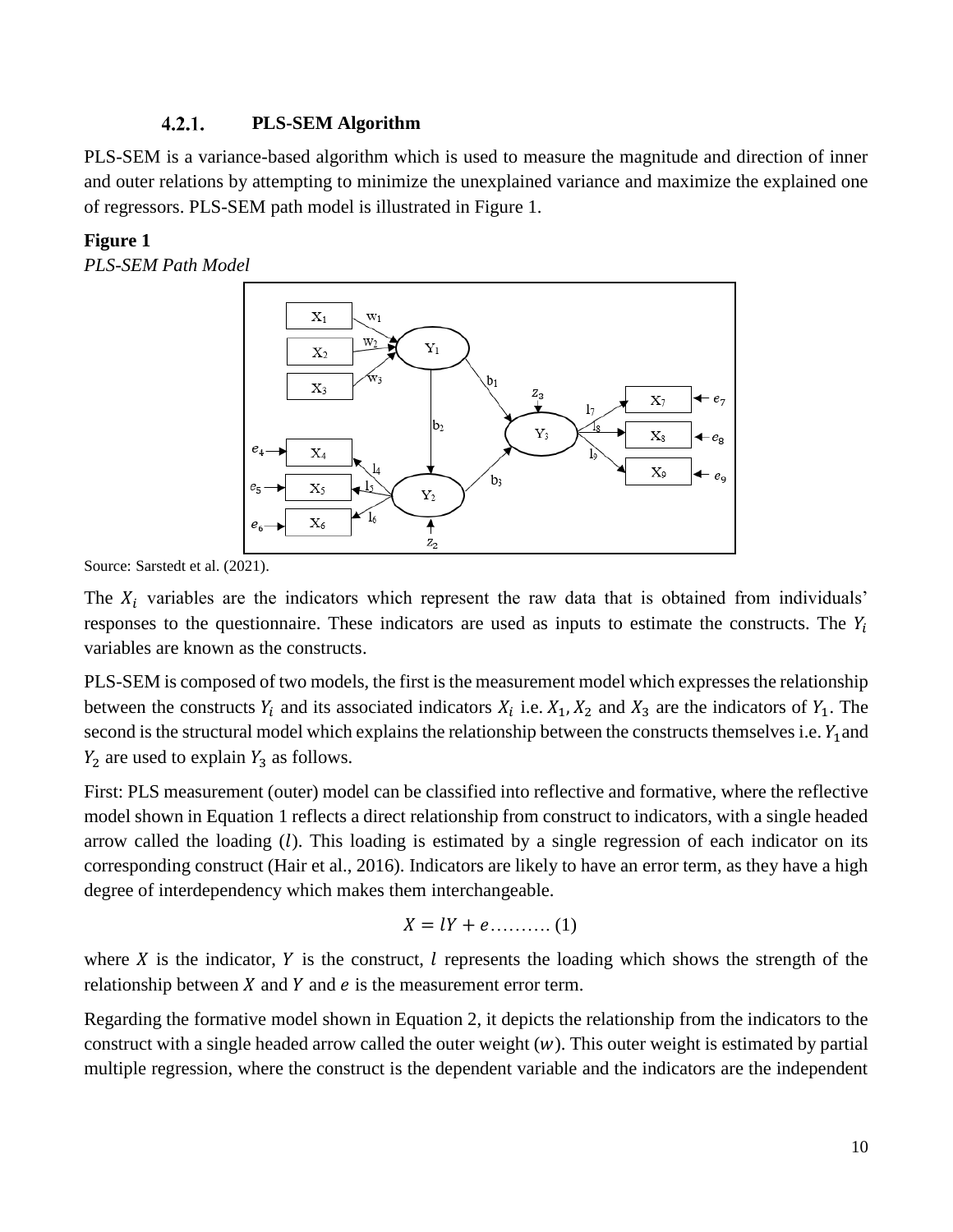variables. PLS-SEM deals with indicators of formatively measured constructs as composite indicators, hence, the construct is free from error (Diamantopoulos, 2011).

$$
Y = \sum_{i=1}^{M} w_i \cdot X_i \dots \dots \dots \quad (2)
$$

where *Y* is a linear combination of indicators  $X_i$  ( $i = 1, 2, ...M$ ), and  $w_i$  is the indicator's weight.

Second: PLS structural (inner) model shows the inner relationships between the constructs considering the strength of these relationship by path coefficient  $(b_1, b_2, b_3)$  which resulted from a partial regression of a certain construct as a dependent latent variable i.e.  $Y_3$  on its predecessor independent constructs i.e.  $Y_1$  and  $Y_2$  in Figure 1.

Then it's concluded that the PLS algorithm uses mainly a separate Ordinary Least Square regression (OLS) relationships, which produce the outer weights, loading, path coefficients, indirect effects, total effects and  $R^2$  values (Hair et al., 2016; Sarstedt et al., 2021).

#### $4.2.2.$ **Model Evaluation**

Model evaluation can be divided into two steps. Measurement model evaluation is performed to evaluate the reflective and formative models as a first step, then structural model is evaluated next (Hair et al., 2016).

### **4.2.2.1. Assessment of Measurement Model**

Regarding the reflective model, the first assessment aspect is measuring the model's reliability, which shows the stability and compatibility of the measurements. To assess indicator's reliability, the standardized indicator's outer loading should be greater than or equal 0.708 for the indicator to be reliable. If the outer loading's value for a specific indicator is between 0.40 and 0.708, researchers should consider the impact of removing this indicator from the model. However, if its value is less than 0.40, it should be removed. As for constructs' reliability, it can be measured by Cronbach's alpha as in Equation 3 (Sarstedt et al., 2021).

ℎ ′ ℎ () = ̅ (1+(−1).̅)………. (3)

where  $\bar{r}$  is the average of the lower or upper triangular correlation matrix, *i* is the construct's number of indicators.

As indicated by some authors, Cronbach's alpha underestimates the internal reliability (Hair et al., 2016). Alternatively, Composite Reliability (CR) test is applied to examine the reliability of the model by considering the outer loading of indicators as illustrated in Equation 4.

$$
\rho_c = \frac{\left(\sum_{i=1}^{M} l_i\right)^2}{\left(\sum_{i=1}^{M} l_i\right)^2 + \sum_{i=1}^{M} \text{var}(e_i)} \dots \dots \dots \tag{4}
$$

where  $l_i$  refers to the standardized loading of indicator i of a certain construct estimated, using M indicators,  $e_i$  is the indicator's error and  $var(e_i)$  is the measurement estimated error variance.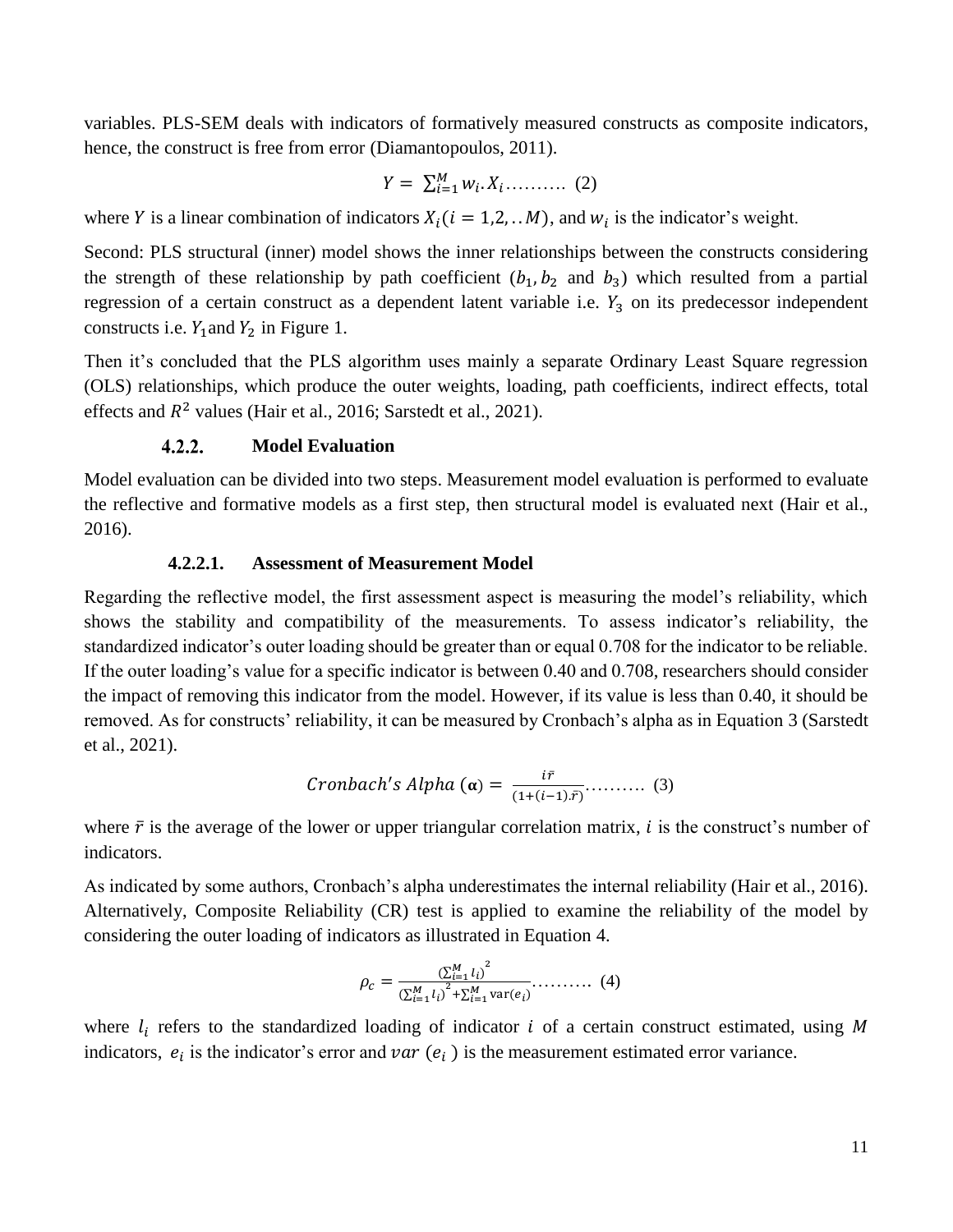$\rho_c$  values should range from 0 to 1 as the higher the value of  $\rho_c$ , the higher the reliability is. If  $\rho_c$  value is less than 0.60, there is no consistent reliability. If its value is between 0.60 to 0.70, it is acceptable; between 0.70 and 0.90, it is satisfactory; and finally, values higher than 0.90, it is problematic as they suggest that the indicators are almost the same (Hair et al., 2016).

The second assessment aspect is measuring the model's validity, which explains the degree in which an instrument measures what it is supposed to measure. It is classified into convergent and discriminant validity. Convergent validity exists when indicators of a certain construct share a high proportion of variance. Convergent validity is evaluated by Average Variance Extracted (AVE), as shown in Equation 5. AVE should be greater than or equal 0.50 to indicate that 50% or more of the indictors' variance is expressed by the construct (Sarstedt et al., 2021; Hair et al., 2016).

$$
AVE = \frac{\left(\sum_{i=1}^{M} l_i^2\right)}{M} \dots \dots \dots \tag{5}
$$

Regarding the discriminant validity, it means that each construct captures different phenomena from other constructs. It is measured by the cross loading and Fornell-Larcker Criterion. The cross-loading states that the outer loading of an indicator of specific construct should be higher than all its cross loading with other constructs. on the other hand, Fornell-Larcker criterion compares the amount of variance captured by the construct (AVE) with the shared variance of other constructs  $\varphi_{ij}^2$ . Therefore, the discriminant validity is established only if the AVE is greater than  $\varphi_{ij}^2$ , such result implies that the two constructs are sufficiently different in terms of their empirical standards. In 2015, Dijkstra and Henseler presented Heterotrait-Monotrait (HTMT) ratio as a measurement for discriminant validity, where HTMT is the average of all correlations of indicators in every construct relative to the mean of correlations of indicators in the same construct. It is used to estimate the true correlation between any two constructs. Moreover, if HTMT value is lower than 0.90, it indicates that the discriminant validity is established (Sarstedt et al., 2021; Hair et al., 2016).

As far as the formative model is concerned, three different evaluation tests should be applied. First, assessing the convergent validity, it refers to the extent to which a formative indicator contributes to the actual meaning of the formative construct. It can be evaluated by redundancy analysis, where the information of model is redundant in the formative and reflective construct (Hair et al., 2016). Redundancy analysis declares that the path coefficient joining the formative constructs with the reflective of the same construct must be at least 0.70. That's why the researchers must include a reflective indicator through taking an appropriate reflective measure from previous studies or setting a global item. Global item summarizes the core of the formative construct (Hair et al., 2016).

Second is the collinearity problem, which can be evaluated by Variance Inflation Factor (VIF), as represented by Equation 6. If the VIF value is above 5, a higher level of collinearity among indicators exists.

$$
VIF_i = \frac{1}{1 - R_i^2} \dots \dots \dots \quad (6)
$$

where  $R_i^2$  is the  $R^2$  value of *i*-th regressions of *i*-th indicators.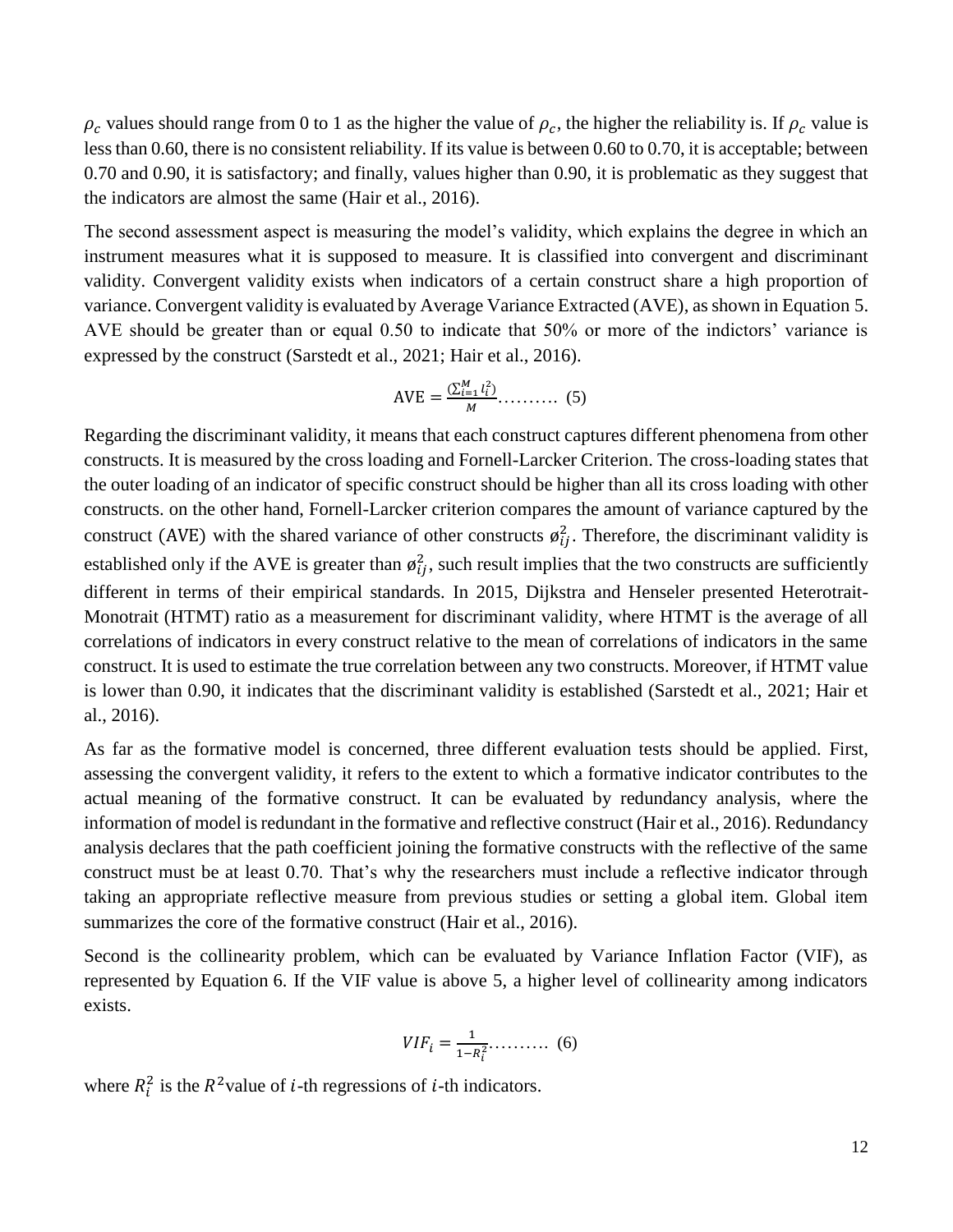The third test is to examine the statistical significance and relevance of the indicator weights. This can be done by running a bootstrapping method, which takes a random sub-sample from the main dataset, then estimates the model for each sub-sample and computes the p-values and confidence intervals to determine the significance of the indicators and constructs. Subsequently, if indicator's outer weight appears to be insignificant, the following rules of thumb apply: if the indicator's outer loading is 0.50 or higher, the indicator is still retained. However, if loading is below 0.50 or insignificant, the researchers should strongly consider removing the indicators. Notably, the resulting weights range between +1 and -1 indicating positive or negative relationship among indicators and construct (Sarstedt et al., 2021).

## **4.2.2.2. Assessment of Structural Model**

To assess the structural model, collinearity is measured first using the VIF. Then using bootstrapping, the significance of path coefficients is checked (Hair et al., 2016). Moreover, the path coefficients' values extent from +1 to -1, or from perfect positive to perfect negative relationships between constructs (Sarstedt et al., 2021).

Regarding the in-sample predictive power, the coefficient of determination  $(R^2)$  is used to show how much the variance of dependent variable is explained by all the constructs jointly.  $R<sup>2</sup>$  values always range from 0 to 1, where 1 represents perfect predictive accuracy (Hair et al., 2016).

Finally, to assess the out-of-sample Predictive power, researchers can utilize PLS<sub>predict</sub>. According to Shmueli et al. (2019), researchers should undertake two steps to deploy PLS<sub>predict</sub>. First, the  $Q_{predict}^2$  of the key target construct of the study and its indicators is assessed where their  $Q_{predict}^2$  should be greater than zero to indicate that the PLS path model has predictive power or that it outperforms the Linear Regression Model benchmark. Second, Sarstedt et al. (2021) stated that the degree of prediction error should be evaluated using Mean Absolute Error (MAE) only if the distribution of the prediction error is highly asymmetric, otherwise the Root Mean Squared Error (RMSE) is utilized. Consequently, researchers should check if the PLS-SEM analysis yields lower prediction errors in terms of RMSE or MAE for all indicators, compared to the linear model benchmark. Accordingly, the model has high predictive power if all indicators have lower prediction errors, whereas it has medium predictive power if the majority of indicators have lower prediction errors. On the other hand, the model has low predictive power if the minority of indicators have lower prediction errors, while lacks of predictive power in the model exists if none of the indicators have lower prediction errors.

#### $4.2.3.$ **Mediation Analysis**

A mediating effect is formed when variables intervene between two related constructs, creating direct and indirect effects (Hair et al., 2016). To clarify, in Figure 1, direct effects are reflected by the path coefficients linking two constructs, for example  $b_1$  between  $Y_1$  and  $Y_3$ , while indirect effects are the relationships that encompass a sequence of path coefficients with at least one intervening construct i.e.  $b_2$ then  $b_3$  connecting  $Y_1$  and  $Y_3$  via  $Y_2$ . Hence, this indirect effect is characterized as the mediating effect and  $Y_2$  is characterized as the mediator.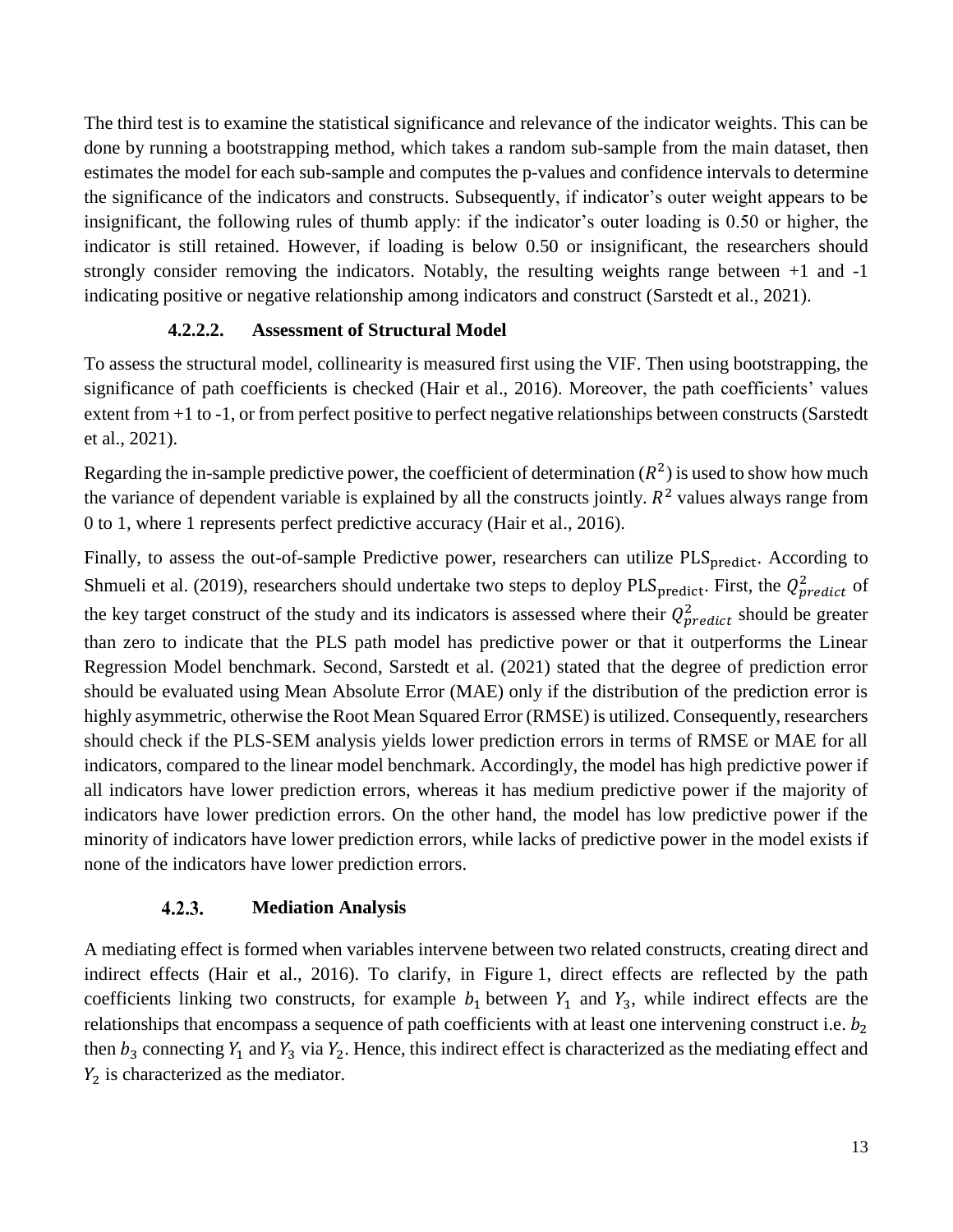The main idea of the mediation analysis is to explain the causality between the constructs i.e. higher quality of an IS is positively correlated with its acceptance and success, but it does not signify the existence or absence of a direct causal relationship between them. Consequently, the mediation analysis is used in this study to evaluate and measure accurately the real causal-effect relationships between constructs, as the empirical results may differ from results based upon prior theories. The mediation effect is divided into two types; partial mediation, which means that the direct and indirect effects are significant statistically and theoretically, and complete mediation, which means that only the indirect effect is significant. In order to determine the statistical significance of each effect, bootstrapping technique is utilized. Subsequently, the analysis would depend on the total effect of a construct on the key target construct which is measured by adding the significant total direct and indirect effects of each construct. Consequently, the total effects of the constructs depict the amount by which the improvement in each construct will enhance the E-learning success.

# **5. Data**

Data were collected through anonymous online questionnaires administrated to two stakeholder groups at higher education institutions in Alexandria, Egypt during the second semester of 2021, namely; instructors and learners. The questionnaires contained different types of questions as Likert scale, multiple response and open-ended questions, consequently, respondents can express their opinions. The five-point Likert scale questions ranges from 1 to 5, where 1 is assigned to strongly disagree and 5 to strongly agree. These questionnaires are statistically analyzed by SmartPLS 3 software (V. 3.3.3).

The first part of the questionnaire targets respondents' demographic characteristics. A total of 100 valid and complete instructors' responses were collected, including 33% male respondents and 67% females, while 320 students have responded including 30% males and 70% females. Regarding residence, all instructors are Alexandria residents. On the other hand, learners are 25% expatriates and 75% residents. Moreover, 78% of learners and 74% of instructors are registered in the field of social science.

# **6. Descriptive Analysis**

This section includes the scoring and the multiple-response items' descriptive statistics for both instructors' and learners' models.

# **6.1. Instructors and Learners' Scoring**

Firstly, the average score of the responses in each indicator is calculated. By the same token, the mean score of each construct is computed. Then, to perform this analysis, the following classifications are used for each range of scores, as depicted in Table 1.

## **Table 1**

*Scoring Range and Classification*

| Range         | Agreement             | <b>Classification</b> |
|---------------|-----------------------|-----------------------|
| $4.21 - 5.00$ | <b>Strongly Agree</b> | Positive              |
| $3.41 - 4.20$ | Agree                 |                       |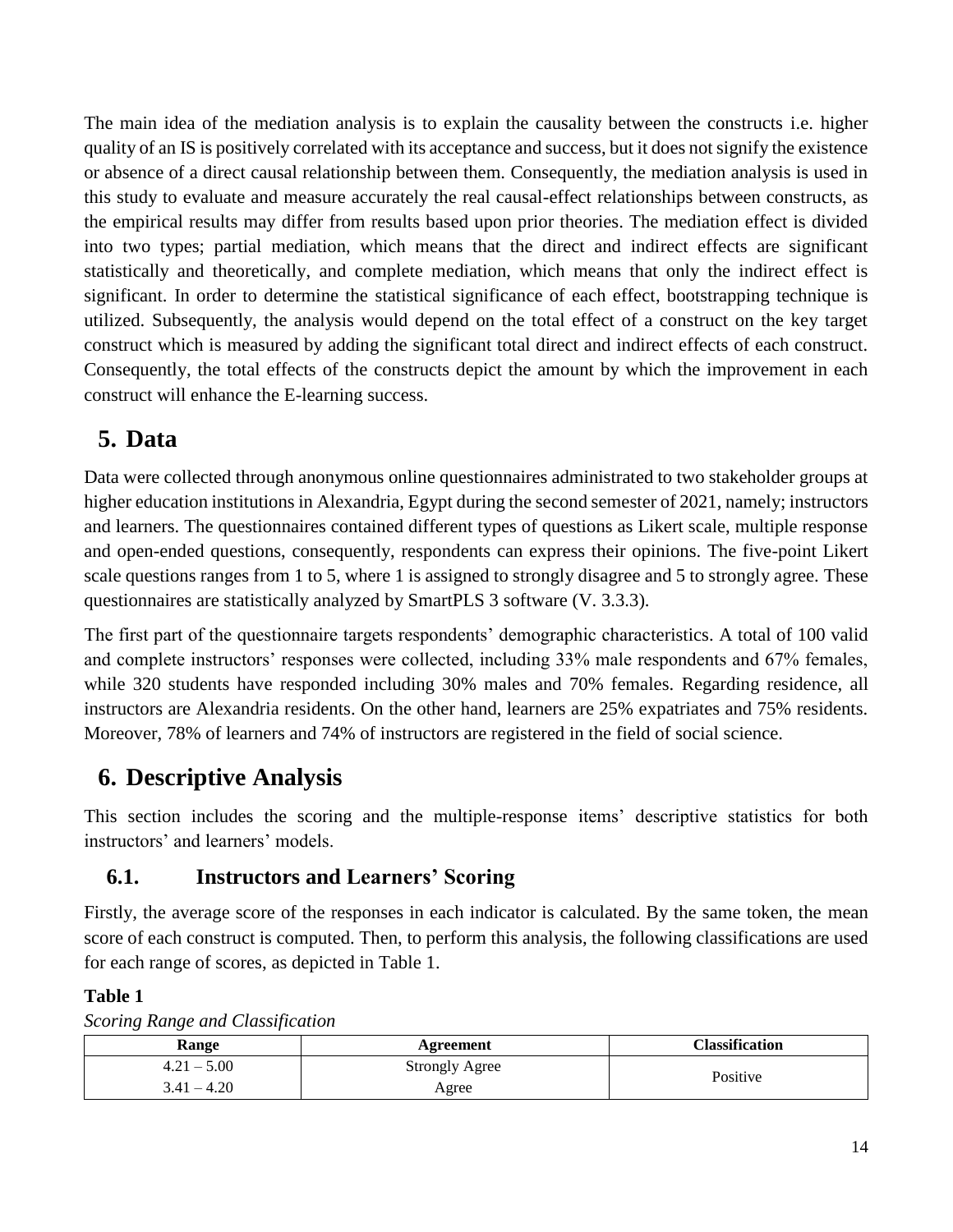| $2.61 - 3.40$ | Neutral                  | Neutral  |
|---------------|--------------------------|----------|
| $1.81 - 2.60$ | Disagree                 | Negative |
| $1.00-1.80$   | <b>Strongly Disagree</b> |          |

Source: Authors' calculations for each range according to the following formula:  $\frac{Max \ value \ of \ the \ scale - Min \ value \ of \ the \ scale}{number \ of \ groups (i.e. \ 5)}$ .

Table 2 illustrates constructs' scoring for both stakeholders, while Tables A-1 and A-2 of Appendix A show the indicators' scoring. Regarding the net benefits, instructors agreed that they received high individual ( $NB<sub>1:4</sub>$ ) and societal impacts ( $NB<sub>3,4</sub>$ ) out of using the E-learning system. On the other hand, learners received moderate individual impacts  $(NB_{1,2})$ , yet they still believe that the E-learning system helps in achieving high societal impacts (NB<sub>3,4</sub>). Hence, more concern should be given by the officials to improve the system to help raising learners' individual impacts.

### **Table 2**

|                                   |                          | <b>Instructors</b>                   | <b>Learners</b>          |                                      |  |
|-----------------------------------|--------------------------|--------------------------------------|--------------------------|--------------------------------------|--|
| <b>Constructs</b>                 | <b>Constructs' Score</b> | Constructs'<br><b>Classification</b> | <b>Constructs' Score</b> | Constructs'<br><b>Classification</b> |  |
| Net Benefits (NB)                 | 3.70                     | Positive                             | 3.38                     | Neutral                              |  |
| <b>Technological Factors (TF)</b> | 3.72                     | Positive                             | 3.33                     | Neutral                              |  |
| E-learning Quality (QU)           | 3.60                     | Positive                             | 3.08                     | Neutral                              |  |
| User Attitude (UA)                | 3.33                     | <b>Neutral</b>                       | 3.02                     | Neutral                              |  |
| Intention to Use (IU)             | 3.45                     | Positive                             | 3.19                     | Neutral                              |  |
| User Satisfaction (US)            | 3.17                     | Neutral                              | 2.86                     | Neutral                              |  |

*Constructs' Scoring and Classification*

Source: Authors' calculations from Appendix A, Tables A-1, and A-2.

As seen from the mean score of the technological factors construct, instructors believe that they are provided with the suitable platform, infrastructure and assistance to cope with the E-learning process  $(TF_{1,2,4})$ . On the other side, students' responses revealed a neutral feedback regarding this construct. The low-quality of the available infrastructure in rural areas, the inadequate support, skills and financial capabilities of some students  $(TF_{1:5})$  may be responsible for that result. Hence, the responsible authorities should upgrade infrastructure and may give learners more attention to equip them with the know-how and facilitate their E-learning experience by providing the needed support, training, devices and the internet packages required at a subsidized price.

Speaking about E-learning quality construct, instructors are positive towards the overall quality of the Elearning system  $(QU_{2:5})$ , except service quality  $(QU_1)$  they are neutral. Comparatively, learners have moderate verdict towards quality construct. Moreover, both users agree that other platforms, besides Microsoft Teams, may be needed for better communication and supervision over exams. Therefore, this raises an alert for officials about quality level delivered for students.

Having measured users' attitude toward the E-learning system, it was detected that their viewpoint toward the usage of technology in the educational process was neutral. Some learners could suffer from timemanagement problems due to "instructors' intrusions" outside the lecture's scheduled time, making students feel like it is "a nonending loop of assignments and lectures"  $(UA_{1,3})$ .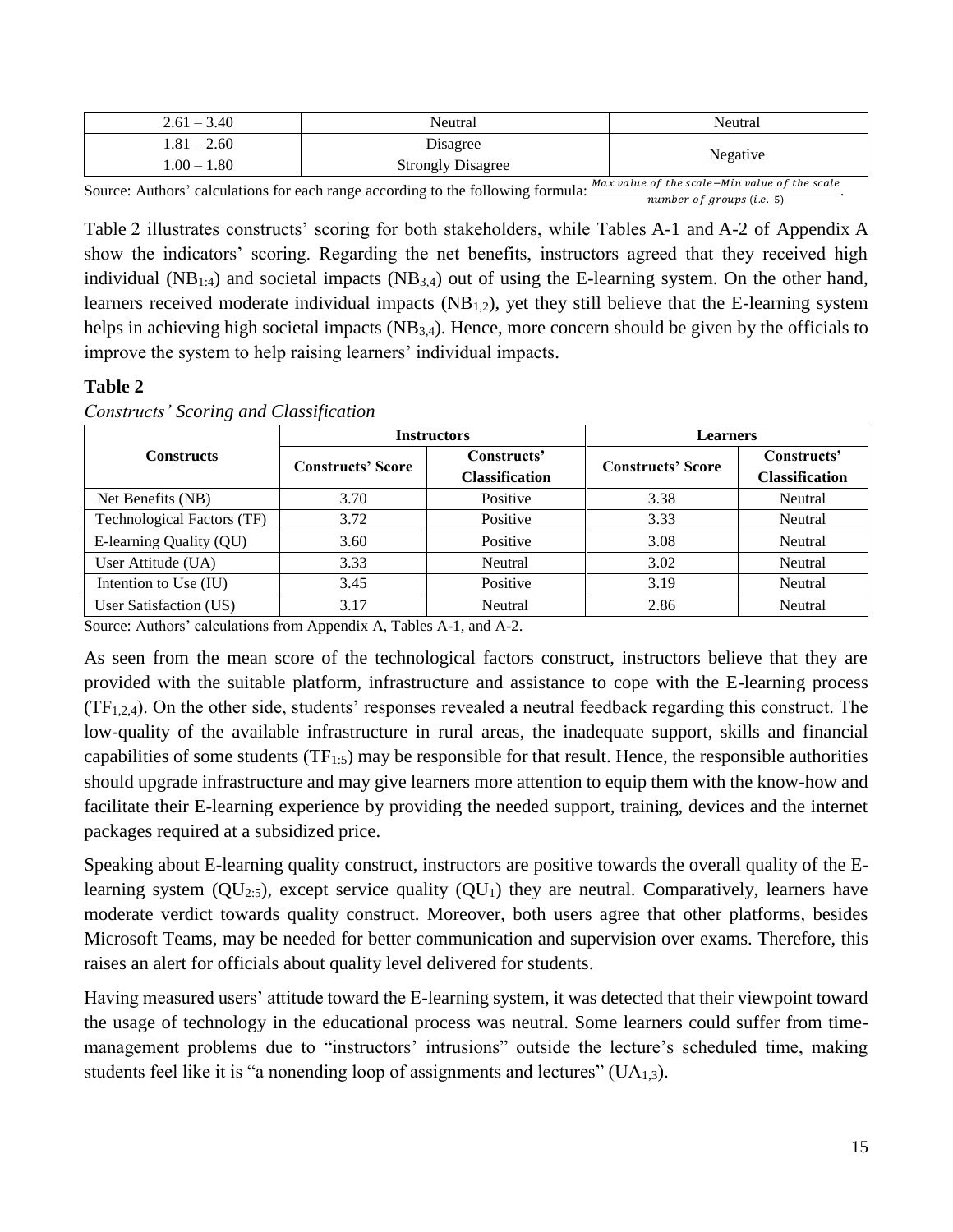Regarding the intention to use construct, its score for the two studied groups shows that instructors are positively willing to utilize the online system in education, whilst learners have a moderate enthusiasm towards it. This may be because most students have neutral attitude concerning E-learning and their responses reveal a lack of motivation to engage in the online classes (IU4). Besides, instructors find it hard to interact with their students adequately (IU<sub>2</sub>). Therefore, officials should enhance the overall system to be more efficient and effective, subsequently, it will be reflected on stakeholders' attitude and increase their desire to reuse the system.

Likewise, tutors and students' answers about their level of satisfaction illustrate a neuter perception. This could be the result of learners' dependence on the recorded lectures, which has its advantages and disadvantages. Recorded lectures may encourage students to postpone studying, and prevent instructors from explaining the idea with a different way telling the students to "re-watch the lecture". These disadvantages may push learners to get private tutors for face-to-face learning due to the lack of face-toface contact. Inspecting the score of that construct indicators for tutors manifested their dissatisfaction with students' attendance in the online lectures (US<sub>2</sub>). As for learners' scores of the indicators (US<sub>1:5</sub>), they were either negative or neutral, as most learners prefer the blended learning system to fully E-learning system. This may point out to the urge for enhancing some horizons of the online process such as better allowing students to follow class discussions, reinforcing peer-communication and consolidating student– teacher interaction.

# **6.2. Multiple-Response Descriptive Statistics**

According to the responses of stakeholders, it was concluded that laptops and smartphones are the most frequently used devices in the E-learning process, representing 50% and 36% of instructors' usage respectively, meanwhile they constitute 36% and 55% of learners utilized-devices respectively.

Opinions of instructors and learners differ when providing and receiving material in the E-learning process. For instructors, the most preferred tools to provide educational materials are live online classes, then recorded classes, followed by PDF files and PowerPoint presentations. Moreover, they sometimes provide material as printed documents without records. For learners, the most frequently selected tools to receive their lectures are recorded classes, PDF files, live online classes, and PowerPoint presentations respectively.

Regarding the pros of using the E-learning system, both instructors and learners picked time and cost saving as the most acquired advantage of E-learning. Following, being accessible from any place was the second chosen benefit. Additionally, 12% and 10% of instructors' and learners' responses respectively show that the E-learning is generally a more efficient method for education. However, 4% of instructors as well as 17% of learners do not see any E-learning pros.

From the perspective of both instructors and learners, E-learning system may have some disadvantages, including; technical or internet connection problems, lack of social interaction and finally the disability to manage time properly. On the other side, 2% and 10% of instructors and learners respectively do not think that the E-learning system has any cons.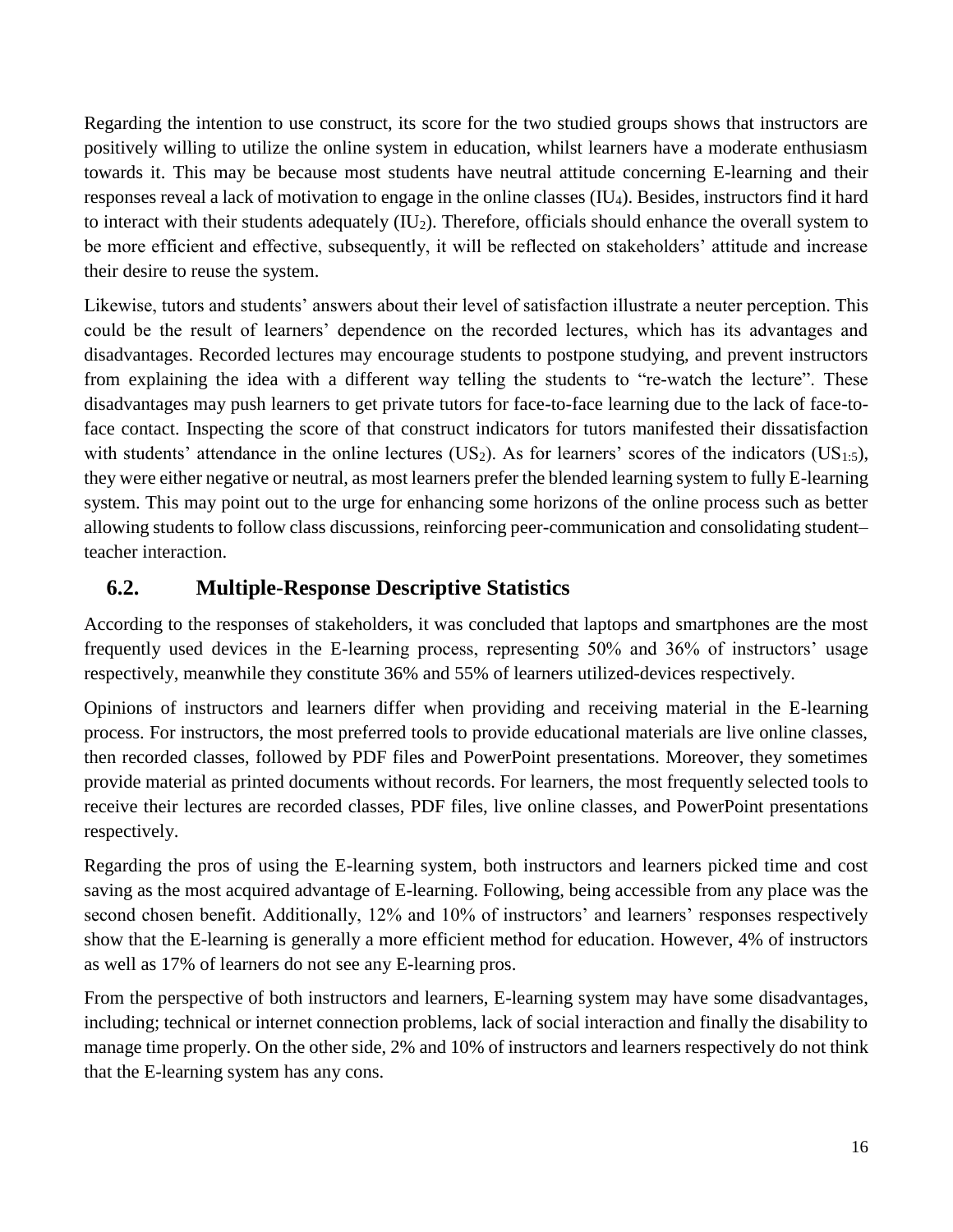# **7. Results**

In this section, Measurement model evaluation is performed to assess the reflective and formative models, then the structural model is evaluated for both stakeholders.

# **7.1. Measurement Models**

### $7.1.1.$ **Reflective Model Evaluation**

Beginning with the reflective model, as illustrated in Table 3, reliability is evaluated by Cronbach's alpha  $\alpha$ ) and CR, where their results indicate that reliability and internal consistency exist in the two models. Additionally, it is indicated that all reflective indicators have a satisfactory level of reliability, as their outer loadings exceed 0.708, except for (NB<sub>1</sub>) in the instructors' model, which is greater than 0.40 and contributes to CR and AVE, therefore, no items will be eliminated. Moreover, the convergent validity is established for both models as the AVE values exceed 0.50.

## **Table 3**

| <b>Instructors</b>   |                |          |           |            | <b>Learners</b>   |                |          |           |            |     |      |  |  |  |
|----------------------|----------------|----------|-----------|------------|-------------------|----------------|----------|-----------|------------|-----|------|--|--|--|
| <b>Indicators</b>    | <b>Loading</b> | $\alpha$ | <b>CR</b> | <b>AVE</b> | <b>Indicators</b> | <b>Loading</b> | $\alpha$ | <b>CR</b> | <b>AVE</b> |     |      |  |  |  |
| <b>Net Benefits</b>  |                |          |           |            |                   |                |          |           |            |     |      |  |  |  |
| NB1                  | 0.63           |          |           |            |                   |                |          |           |            |     |      |  |  |  |
| NB2                  | 0.72           |          |           |            | NB1               | 0.76           |          |           |            |     |      |  |  |  |
| NB3                  | 0.73           | 0.84     | 0.88      | 0.55       | NB2               | 0.77           | 0.81     | 0.88      | 0.64       |     |      |  |  |  |
| NB <sub>4</sub>      | 0.76           |          |           |            | N <sub>B</sub> 3  | 0.83           |          |           |            |     |      |  |  |  |
| NB <sub>5</sub>      | 0.80           |          |           |            |                   |                |          |           |            | NB4 | 0.84 |  |  |  |
| NB <sub>6</sub>      | 0.81           |          |           |            |                   |                |          |           |            |     |      |  |  |  |
| <b>User Attitude</b> |                |          |           |            |                   |                |          |           |            |     |      |  |  |  |
| UA1                  | 0.79           |          |           |            | UA1               | 0.79           |          |           |            |     |      |  |  |  |
| UA2                  | 0.80           | 0.74     | 0.85      | 0.66       | UA <sub>2</sub>   | 0.84           | 0.80     | 0.88      | 0.71       |     |      |  |  |  |
| UA3                  | 0.85           |          |           |            | UA3               | 0.90           |          |           |            |     |      |  |  |  |

*Outer Loadings, Reliability and Validity*

Source: Authors' calculations for PLS-SEM results for measurement model evaluation.

The results of the cross loadings and Fornell-Larcker approaches are reported in Tables B-1, B-2, B-3 and B-4 of Appendix B and support the presence of the discriminant validity. In addition, HTMT ratios are calculated and their values show that  $HTMT<sub>UAND</sub>$  is less than 0.90 (Instructors'  $HTMT<sub>UAND</sub> = 0.718$ and learners' HTMT<sub>UA/NB</sub> = 0.897) indicating that discriminant validity exists.

#### 7.1.2. **Formative Model Evaluation**

The formative model is evaluated and the results state that convergent validity is established in all formative constructs in instructors' model;  $TF_{path} = 0.75$ ,  $QU_{path} = 0.70$ ,  $IU_{path} = 0.74$ , and  $US_{path} = 0.71$ . Regarding learners' model, convergent validity existed. For instance,  $TF_{path} = 0.71$ ,  $QU_{path} = 0.83$ ,  $IU_{path}$  $= 0.73$ , and  $US_{math} = 0.80$ . As indicated in Table 4, all the outer weights' VIF values are less than 5, indicating that there is no high collinearity. Moreover, results indicate that all outer weights are statistically significant, except for  $QU_1$  and  $QU_2$  in the instructors' model, but their outer loading is greater than 0.50  $(QU<sub>1</sub>= 0.53$  and  $QU<sub>2</sub>= 0.76)$ , hence, no items will be deleted (Hair et al., 2016).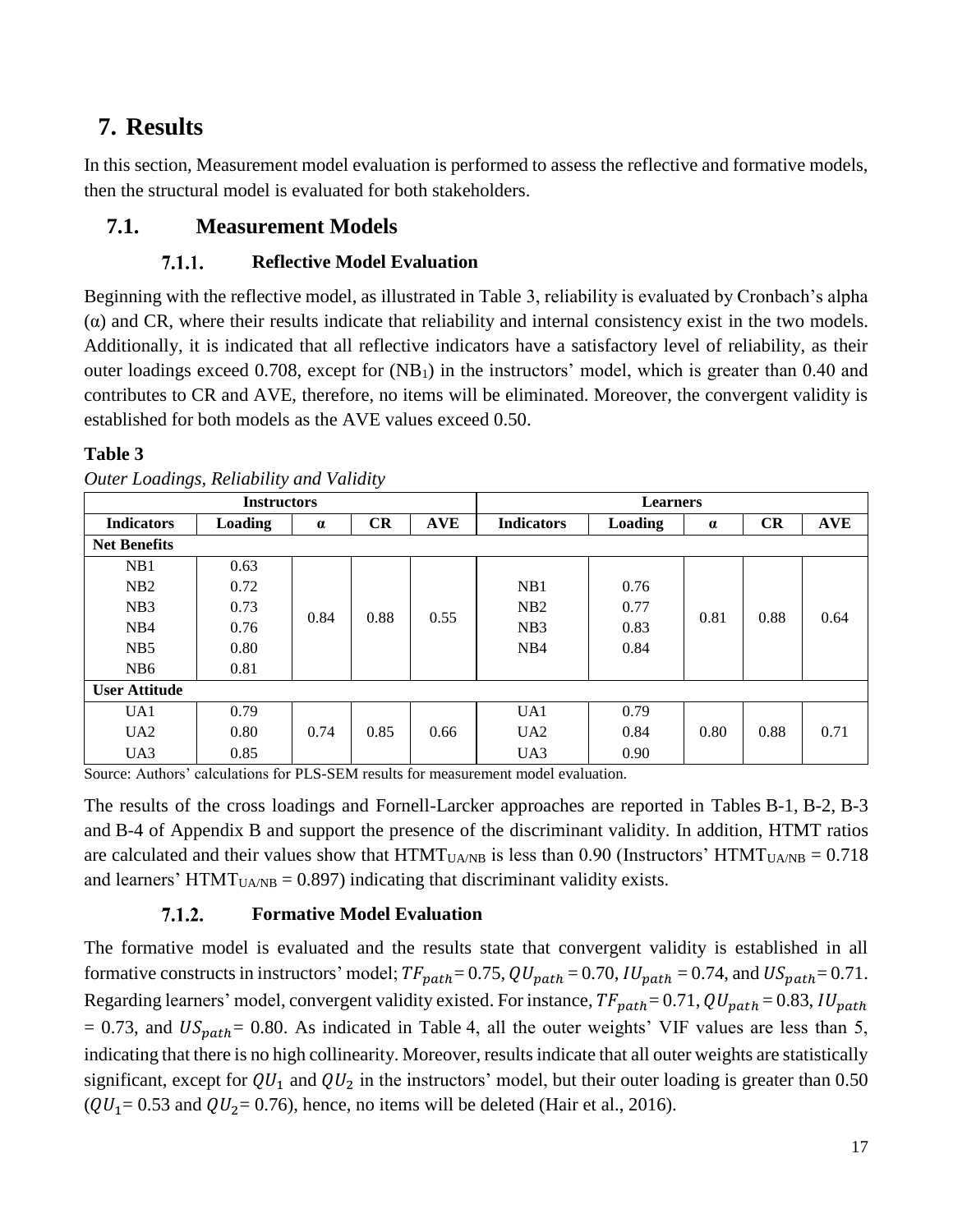## **Table 4**

|                              | <b>Instructors</b> |                                                                     |                   | <b>Learners</b> |                     |  |
|------------------------------|--------------------|---------------------------------------------------------------------|-------------------|-----------------|---------------------|--|
| <b>Indicators</b>            | <b>VIF</b>         | <b>Outer Weight</b>                                                 | <b>Indicators</b> | <b>VIF</b>      | <b>Outer Weight</b> |  |
| <b>Technological Factors</b> |                    |                                                                     |                   |                 |                     |  |
| TF1                          | 1.41               | $0.19*$                                                             | TF1               | 1.61            | $0.09*$             |  |
|                              |                    |                                                                     | TF <sub>2</sub>   | 1.96            | $0.12*$             |  |
| TF <sub>2</sub>              | 1.41               | $0.27**$                                                            | TF3               | 1.44            | $0.27***$           |  |
| TF3                          | 1.71               | $0.35***$                                                           | TF4               | 2.09            | $0.32***$           |  |
| TF4                          | 1.32               | $0.52***$                                                           | TF <sub>5</sub>   | 1.82            | $0.46***$           |  |
| <b>E-Learning Quality</b>    |                    |                                                                     |                   |                 |                     |  |
|                              |                    |                                                                     | QU1               | 1.65            | $-0.07*$            |  |
| QU1                          | 1.43               | 0.14<br>0.15<br>$0.28**$<br>$0.31**$                                | QU <sub>2</sub>   | 1.80            | $0.08*$             |  |
| QU <sub>2</sub>              | 2.01               |                                                                     | QU <sub>3</sub>   | 1.64            | $0.21***$           |  |
| QU <sub>3</sub>              | 1.77               |                                                                     | QU4               | 1.71            | $0.28***$           |  |
| QU4                          | 1.32               |                                                                     | QU <sub>5</sub>   | 2.03            | $0.31***$           |  |
| QU <sub>5</sub>              | 1.37               | $0.51***$                                                           | QU <sub>6</sub>   | 1.79            | $0.43***$           |  |
| <b>Intention to Use</b>      |                    |                                                                     |                   |                 |                     |  |
| IU1                          | 1.43               | $0.27***$                                                           | IU1               | 1.72            | $0.18***$           |  |
| IU <sub>2</sub>              | 1.28               | $0.37***$                                                           | IU2               | 1.39            | $0.23***$           |  |
| IU <sub>3</sub>              | 1.46               | $0.61***$                                                           | IU <sub>3</sub>   | 1.72            | $0.21***$           |  |
|                              |                    |                                                                     | IU <sub>4</sub>   | 1.93            | $0.59***$           |  |
| <b>User Satisfaction</b>     |                    |                                                                     |                   |                 |                     |  |
| US <sub>1</sub>              | 1.21               | $0.18**$                                                            | US1               | 2.23            | $0.19***$           |  |
| US <sub>2</sub>              | 1.31               | $0.30***$                                                           | US <sub>2</sub>   | 1.90            | $0.19***$           |  |
| US3                          | 1.60               | $0.31***$                                                           | US3               | 1.93            | $0.20***$           |  |
| US4                          | 1.75               | $0.51***$                                                           | US4               | 2.39            | $0.25***$           |  |
|                              |                    |                                                                     | US5               | 2.66            | $0.38***$           |  |
|                              |                    | *, ** and *** indicate significance at 10%, 5% and 1% respectively. |                   |                 |                     |  |

*Indicators' Collinearity and Outer Weights*

Source: Authors' calculations for PLS-SEM results for measurement model evaluation.

## **7.2. Structural Models**

After ensuring measurment models' reliability and validity, structural models will be assessed.

#### $7.2.1.$ **Instructors' Structural Model**

Figure 2 represents the instuctors' diagram, which shows the inner and outer relationships of the model.

## **Figure 2**

*Instructors' Model Diagram*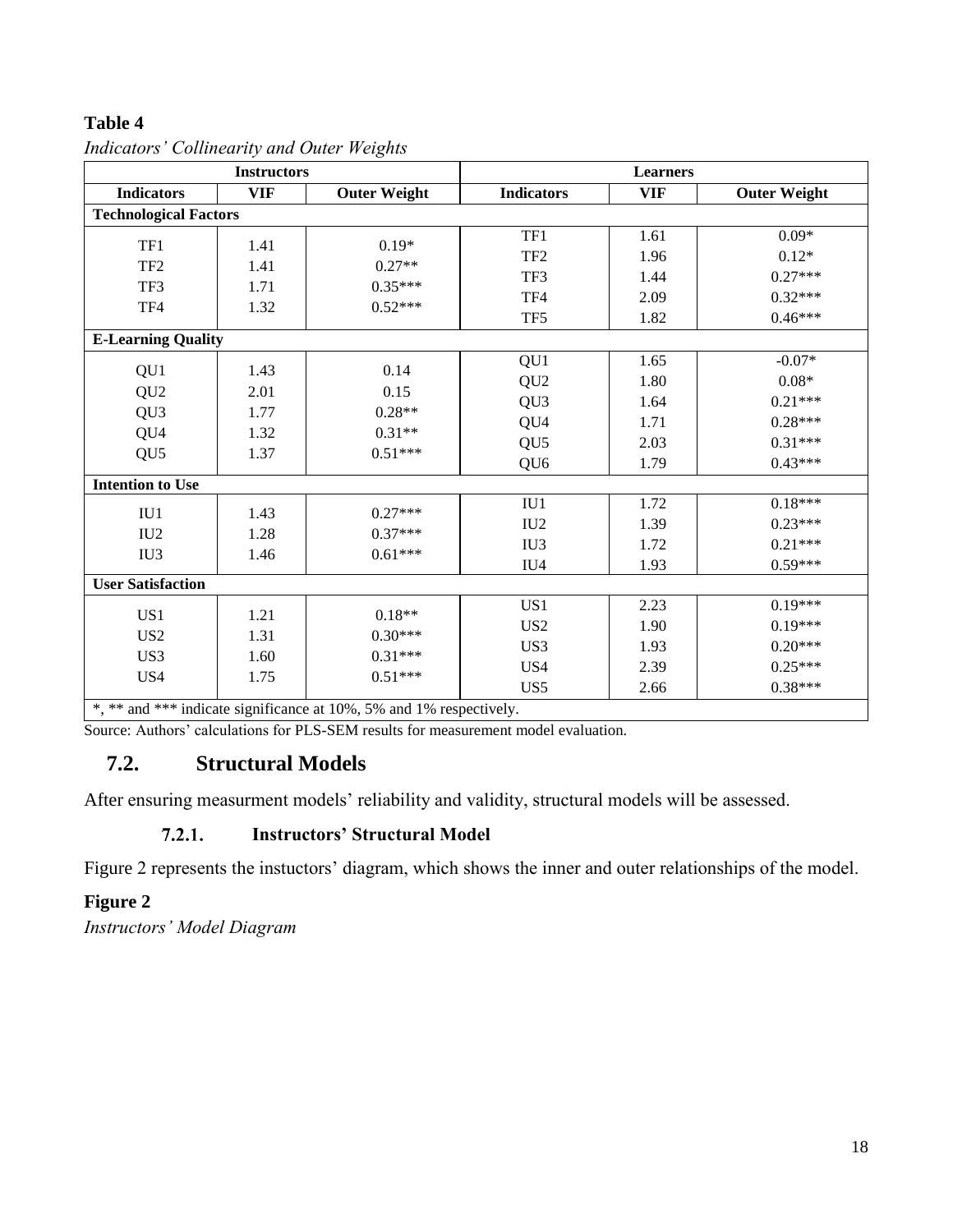

Source: Authors' calculations for Instructors' PLS-SEM results for structural model evaluation.

According to the VIF results depicted in Table 7, there is no collinearity problem among constructs. Moreover, all the previously mentioned hypotheses are supported as all the direct effects among the constructs are positive and statistically significant. H<sub>1</sub> is supported as technological factors ( $\hat{\beta} = 0.80$ ) has a positive effect on E-learning quality, accounts for 64% of its variation. Moreover, H<sub>2A</sub> is proved as E-learning quality ( $\hat{\beta} = 0.64$ ) has a positive and significant impact on users' satisfaction and explains 41% of its variation. E-learning quality ( $\hat{\beta} = 0.21$ ) as well as users' satisfaction ( $\hat{\beta} = 0.65$ ) explain 64% of the variation of users' attitude with a positive effect on user's attitude, therefore,  $H_{2B}$  and  $H_{5B}$  are established. Regarding the intention to use, E-learning quality ( $\hat{\beta} = 0.29$ ), users' satisfaction ( $\hat{\beta} = 0.25$ ) and users' attitude ( $\hat{\beta} = 0.43$ ) have a significant positive influence on intention to use and represent 73% of its variation, consequently, H<sub>2C</sub>, H<sub>5A</sub> and H<sub>3</sub> are supported. Finally, users' satisfaction ( $\hat{\beta} = 0.29$ ) and intention to use ( $\hat{\beta} = 0.51$ ) affect net benefits positively, where the model explains 56% of the net benefits' variation, therefore,  $H<sub>5C</sub>$  and  $H<sub>4</sub>$  are indicated.

#### $7.2.2.$ **Learners' Structural Model**

Figure 3 represents the learners' diagram, which shows the inner and outer relationships of the model.

### **Figure 3**

*Learners' Model Diagram*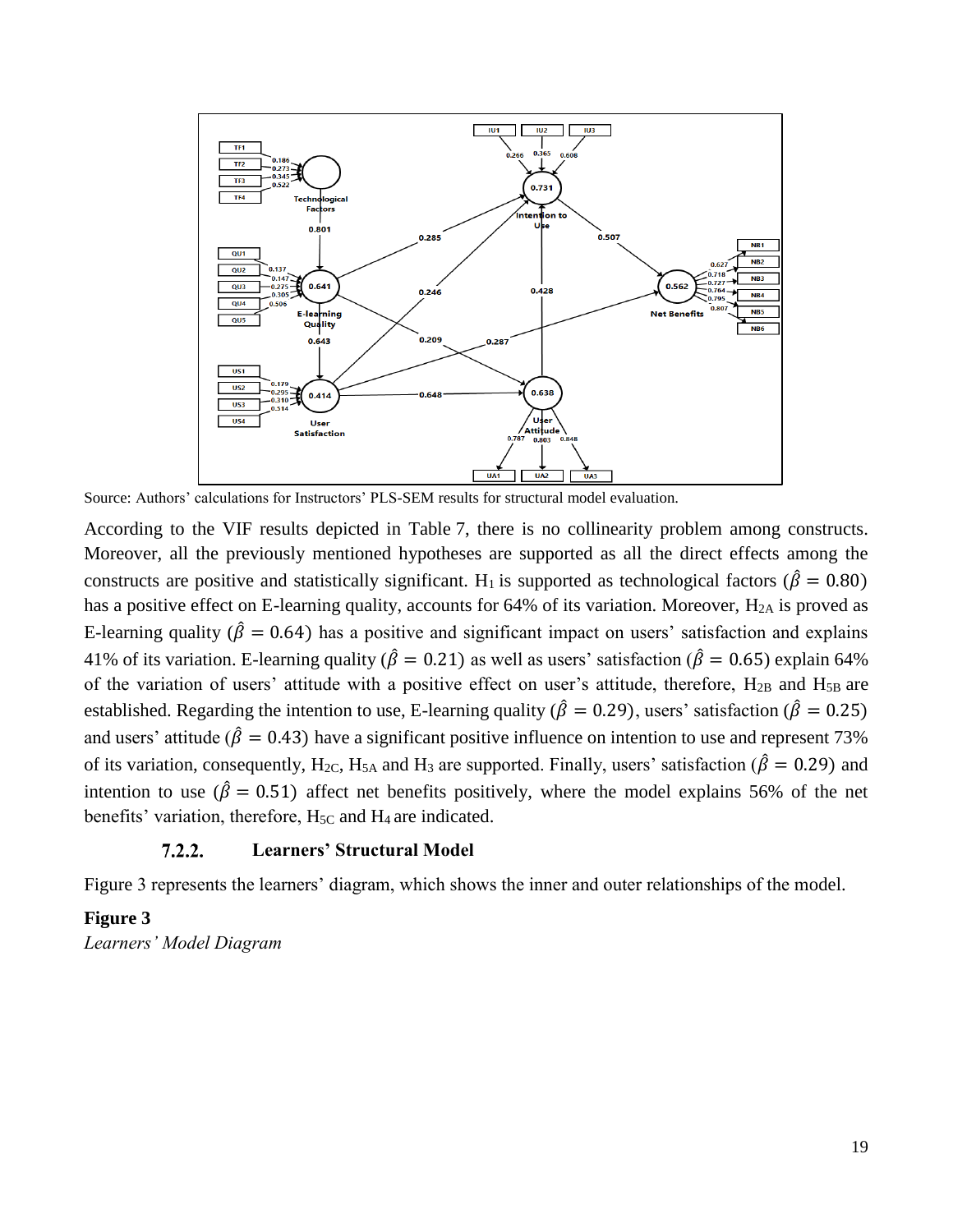

Source: Authors' calculations for learners' PLS-SEM results for structural model evaluation.

By evaluating learners' structual model, it is found that there is no collinearity problem among constructs as shown by Table 7. All the previously mentioned hypothese are proved, as all the direct relations among the constructs are positive and statistically significant. H<sub>1</sub> is supported as technological factors ( $\hat{\beta} = 0.84$ ) has a positive impact on E-learning quality and interprets 70% of its variation. H<sub>2A</sub> is also valid, where Elearning quality ( $\hat{\beta} = 0.83$ ) has a statistically positive effect on users' satisfaction, accounts for 69% of its variation. E-learning quality ( $\hat{\beta} = 0.25$ ) and users' satisfaction ( $\hat{\beta} = 0.64$ ) jointly explain 73% of users' attiude with a statistically positive influence on users' attitude, hence, H<sub>2B</sub> and H<sub>5B</sub> are proved to be true. Talking about intetnion to use, E-learning quality ( $\hat{\beta} = 0.42$ ), users' satisfaction ( $\hat{\beta} = 0.32$ ) and users' attitude ( $\hat{\beta} = 0.22$ ) have a significant positive effect on intention to use and represent 81% of its variation, therefore, H<sub>2C</sub>, H<sub>5A</sub> and H<sub>3</sub> are evidenced. Finally, users' satisfaction ( $\hat{\beta} = 0.33$ ) and intention to use ( $\hat{\beta} = 0.52$ ) have a significant positive influence on net benefits, where the model explains 67% of net benefits' variation, hence,  $H<sub>5C</sub>$  and  $H<sub>4</sub>$  are supported.

#### $7.2.3.$ **Mediation Analysis Results**

As illustrated in Table 5, the mediation effects in both models are significant. Hence, our findings provide empirical support for the mediating role of E-learning quality, user attitude, intention to use, and user satisfaction for the E-learning success in Egypt. As illustrated in figures 2 and 3, an enhancement in the technological factors will increase E-learning quality leading to an upsurge in users' satisfaction, attitudes and intention to use, which in turn raise users' precived attained net benefits of the E-learning system. Additionally, the total effects are not only significant but also mostly greater than 0.5 meaning that the constructs have moderate to high importance in the estimated models, hence officials should pay special attention to the constructs with the highest total effect for each stakeholder to improve the E-learning experience in Egypt. To determine the type of each mediation impact, we examined the theoritical and statistical significance of each direct and indirect relationships of the constructs. In both models, intention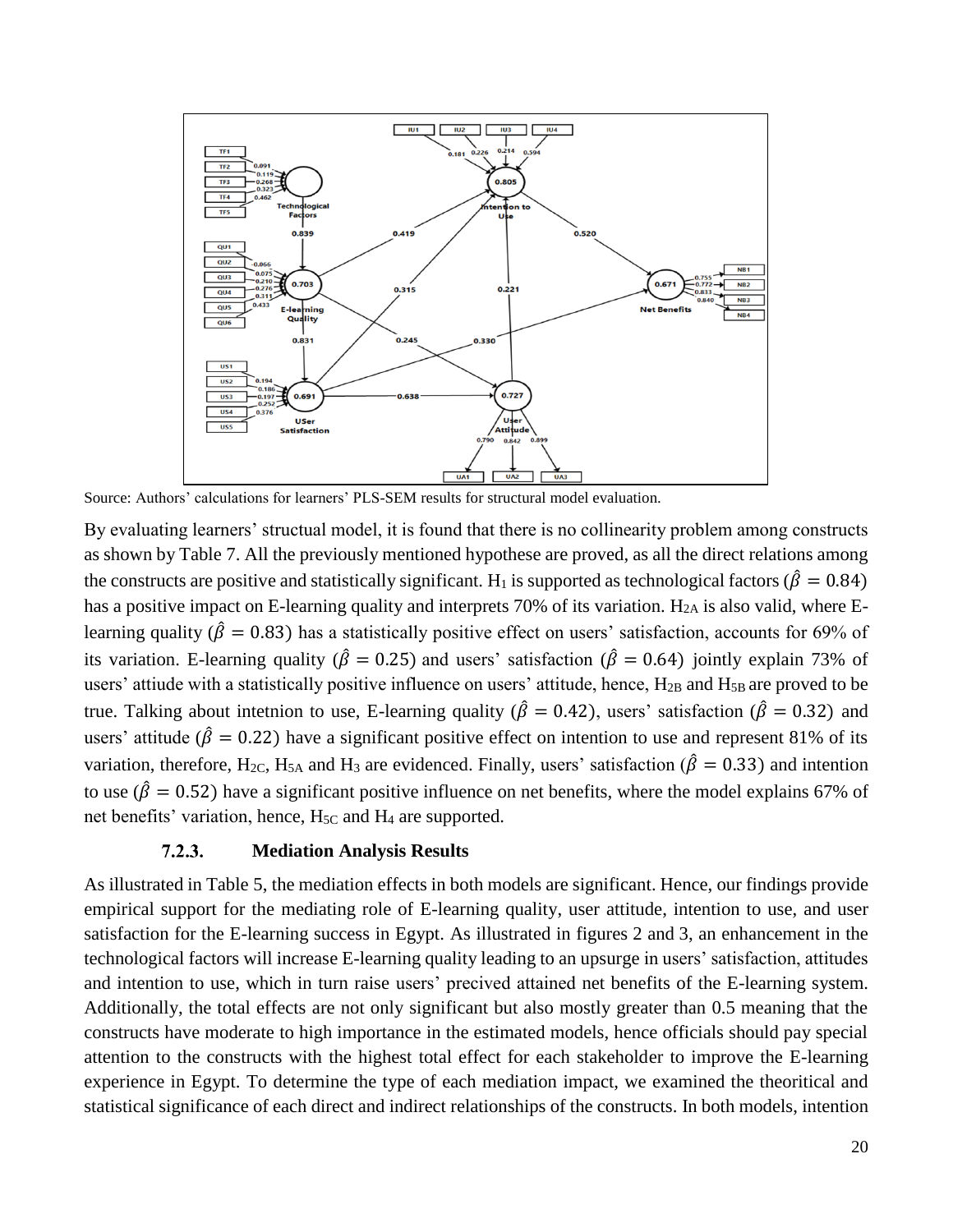to use merely has a direct significant effect on net benefits, which probabily explains the relationship between them as direct-only nonmediation (Hair et al., 2016). However, it supports the complete mediation of technological factors, E-learning quality and user attitude, and the partial mediation of user satisfaction.

Concerning the instructors' model mediation analysis results, it is indicated that constructs with the highest total effect on E-learning success are user satisfaction, E-learning quality, intention to use, technological factors, and user attitude in descending order. Therefore, increasing instructors' satisfaction by one standard deviation unit will improve the E-learning success by 0.56 standard deviation units. Thus, the attention should be given to the satisfaction dimensions and E-learning qulaity and technologicaol factors dimensions as improving their dimensions will enhance each constructs leading to a raise in their satisfaction and the subsequent constructs, which in turn will enhance the E-learning system success.

### **Table 5**

|                                                                     |                                                  | <b>Instructors</b>             |                     | <b>Learners</b>                           |                      |                     |  |
|---------------------------------------------------------------------|--------------------------------------------------|--------------------------------|---------------------|-------------------------------------------|----------------------|---------------------|--|
| <b>Constructs</b>                                                   | <b>Total</b><br><b>Indirect</b><br><b>Effect</b> | <b>Direct</b><br><b>Effect</b> | <b>Total Effect</b> | <b>Total</b><br>Indirect<br><b>Effect</b> | <b>Direct Effect</b> | <b>Total Effect</b> |  |
| <b>Technological Factors</b>                                        | $0.44***$                                        | 0.00                           | $0.44***$           | $0.60***$                                 | 0.00                 | $0.60***$           |  |
| E-learning Quality                                                  | $0.55***$                                        | 0.00                           | $0.55***$           | $0.72***$                                 | 0.00                 | $0.72***$           |  |
| User Attitude                                                       | $0.22***$                                        | 0.00                           | $0.22***$           | $0.12***$                                 | 0.00                 | $0.12***$           |  |
| Intention to Use                                                    | 0.00                                             | $0.51***$                      | $0.51***$           | 0.00                                      | $0.52***$            | $0.52***$           |  |
| <b>User Satisfaction</b>                                            | $0.27***$                                        | $0.29**$                       | $0.56***$           | $0.24***$                                 | $0.33***$            | $0.57***$           |  |
| *, ** and *** indicate significance at 10%, 5% and 1% respectively. |                                                  |                                |                     |                                           |                      |                     |  |

*Constructs' Total Indirect, Direct and Total Effect on Net Benefits*

Source: Authors' calculations for bootstrapping results for the mediation analysis.

Regarding learners' model results, E-learning quality, technological factors, user satisfaction, intention to use, and attitude are ranked based on their importance to progress E-learning success. Thus, raising the Elearning quality by one standard deviation unit will increase the net benefits by 0.72 standard deviation units. Additionally, the officials' focus should be given to E-learning quality dimensions and technological factors' dimensions, as improving them will augment the E-learning quality which will be reflected to a higher satisfaction, attitude and intention to use the system and finally higher net benefits.

#### $7.2.4.$ **PLS Predict**

PLS<sub>predict</sub> is undertaken to asses models' predictive power. First, the  $Q_{predict}^2$  of the target construct and its indicators is assessed where their  $Q_{predict}^2$  should be greater than zero to indicate that the PLS path model has predictive power. In instructors' model and learners' model, the net benefits'  $Q_{predict}^2$  is 0.321 and 0.418, respectively. Moreover, as depicted in Table 6, the NB indicators achieve  $Q<sub>predict</sub><sup>2</sup>$  larger than zero for both models. Second, the distribution of the prediction errors of both models' indicators, resulted from the PLS path model, is nearly symmetric. Consequently, the subsequent analysis depends on the RMSE statistic. Ultimately, as stated priviously in the PLS<sub>predict</sub> guidelines, it is found that the instructors' model has medium predictive power, whereas the learners' model has low predictive power.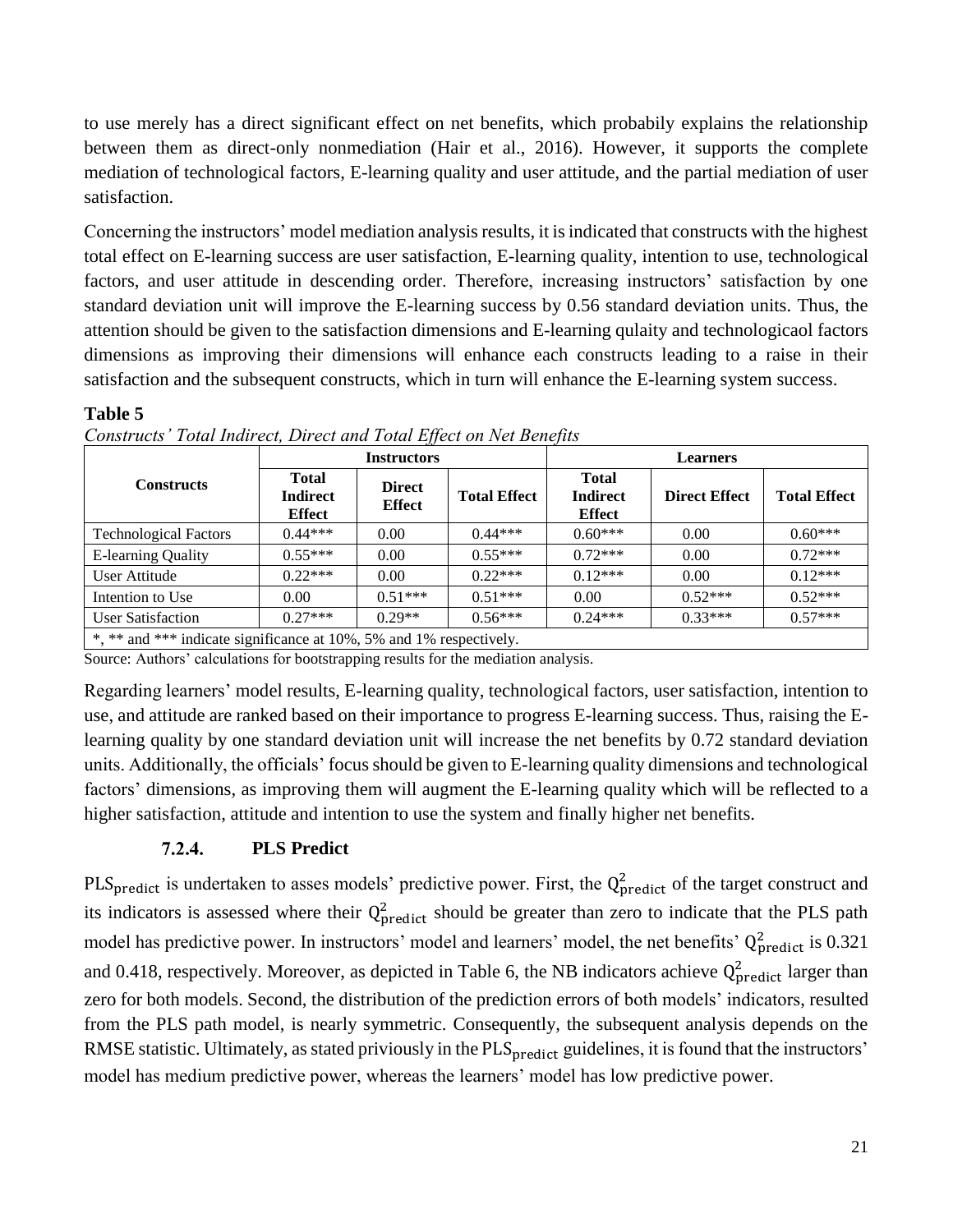### **Table 6** *PLS Predict Models' Results*

| <b>Instructors</b> |                        |                |       |                   | <b>Learners</b>        |                |       |  |
|--------------------|------------------------|----------------|-------|-------------------|------------------------|----------------|-------|--|
| <b>Indicators</b>  | $\mathbf{Q}^2$ Predict | <b>RMSE</b>    |       | <b>Indicators</b> | $\mathbf{Q}^2$ Predict | <b>RMSE</b>    |       |  |
|                    |                        | <b>PLS-SEM</b> | LM    |                   |                        | <b>PLS-SEM</b> | LM    |  |
| NB1                | 0.142                  | 0.969          | 0.989 |                   |                        |                |       |  |
| NB2                | 0.261                  | 0.890          | 0.866 | NB1               | 0.223                  | 1.325          | 1.311 |  |
| NB <sub>3</sub>    | 0.126                  | 1.150          | 1.158 | NB2               | 0.336                  | 1.074          | 1.068 |  |
| N <sub>B</sub> 4   | 0.155                  | 0.860          | 0.860 | N <sub>B</sub> 3  | 0.237                  | 0.946          | 0.930 |  |
| NB <sub>5</sub>    | 0.127                  | 0.764          | 0.798 | NB4               | 0.243                  | 0.961          | 0.962 |  |
| N <sub>B6</sub>    | 0.165                  | 0.773          | 0.803 |                   |                        |                |       |  |

Source: Authors' calculations for PLS<sub>predict</sub> models' results.

# **8. Discussion and Conclusion**

As previously mentioned, the aim of this paper is to identify the CSFs of E-learning in Egypt based on data gathered from instructors and learners of tertiary education. To achieve this aim, the paper applies PLS-SEM approach using SmartPLS software. The models demonstrated a strong predictive power among all the constructs as they have explained on average 62%, 77%, 68%, 56% and 67% of the variation of net benefits, intention to use, users' attitude, satisfaction and E-learning quality respectively. The results also reveal that all the hypothesized relations for both models are empirically supported and are in line with the previous studies, as illustrated in Table 7.

## **Table 7**

| <b>Hypotheses</b>              | <b>Literature Reference</b>                                         | <b>Instructor</b>   |      | <b>Learners</b>     |            |
|--------------------------------|---------------------------------------------------------------------|---------------------|------|---------------------|------------|
|                                |                                                                     | <b>Coefficients</b> |      | <b>Coefficients</b> | <b>VIF</b> |
| $H_1: TF \rightarrow QU$       | (Makokha and Mutisya, 2016; Al-Azawei et al.,<br>2016)              | $0.80***$           | 1.00 | $0.84***$           | 1.00       |
| $H_{2A}: QU \rightarrow US$    | (Ramayah and Lee, 2012)                                             | $0.64***$           | 1.00 | $0.83***$           | 1.00       |
| $H_{2B}: QU \rightarrow UA$    | (Xu et al., 2013; Abbas et al., 2016)                               | $0.21**$            | 1.71 | $0.25***$           | 3.24       |
| $H_{2C}: QU \rightarrow IU$    | (Ramayah and Lee, 2012)                                             | $0.29***$           | 1.83 | $0.42***$           | 3.46       |
| $H_3: UA \rightarrow IU$       | (Davis, 1985; Liaw et al., 2007)                                    | $0.43***$           | 2.76 | $0.22***$           | 3.67       |
| $H_4: IU \rightarrow NB$       | (DeLone and Mclean, 2003)                                           | $0.51***$           | 2.40 | $0.52***$           | 3.60       |
| $H_{5A}: US \rightarrow IU$    | (Ramayah and Lee, 2012)                                             | $0.25***$           | 2.86 | $0.32***$           | 4.74       |
| $H_{5B}$ : US $\rightarrow$ UA | (Xu et al., 2013)                                                   | $0.65***$           | 1.71 | $0.64***$           | 3.24       |
| $H5C: US \rightarrow NB$       | (Urbach et al., $2010$ )                                            | $0.29**$            | 2.40 | $0.33***$           | 3.60       |
|                                | *, ** and *** indicate significance at 10%, 5% and 1% respectively. |                     |      |                     |            |

*Significance of the Structural Model and Hypotheses.*

Source: PLS-SEM results for Figure 2 and Figure 3.

This study found that technological factors positively influence E-learning quality  $(H_1)$ , where good Elearning infrastructure, training and organizational support will improve ease of use and access to Elearning. Consequently, E-learning quality impacts user attitude positively  $(H_{2B})$ , where attitude is measured by perceived ease of use and utility dimensions. If users believe that they have a reliable highquality system, the needed technical support and high information quality, their PU and PEOU will increase. As a result, users' attitude towards the system will be positive. Further, the results show that E-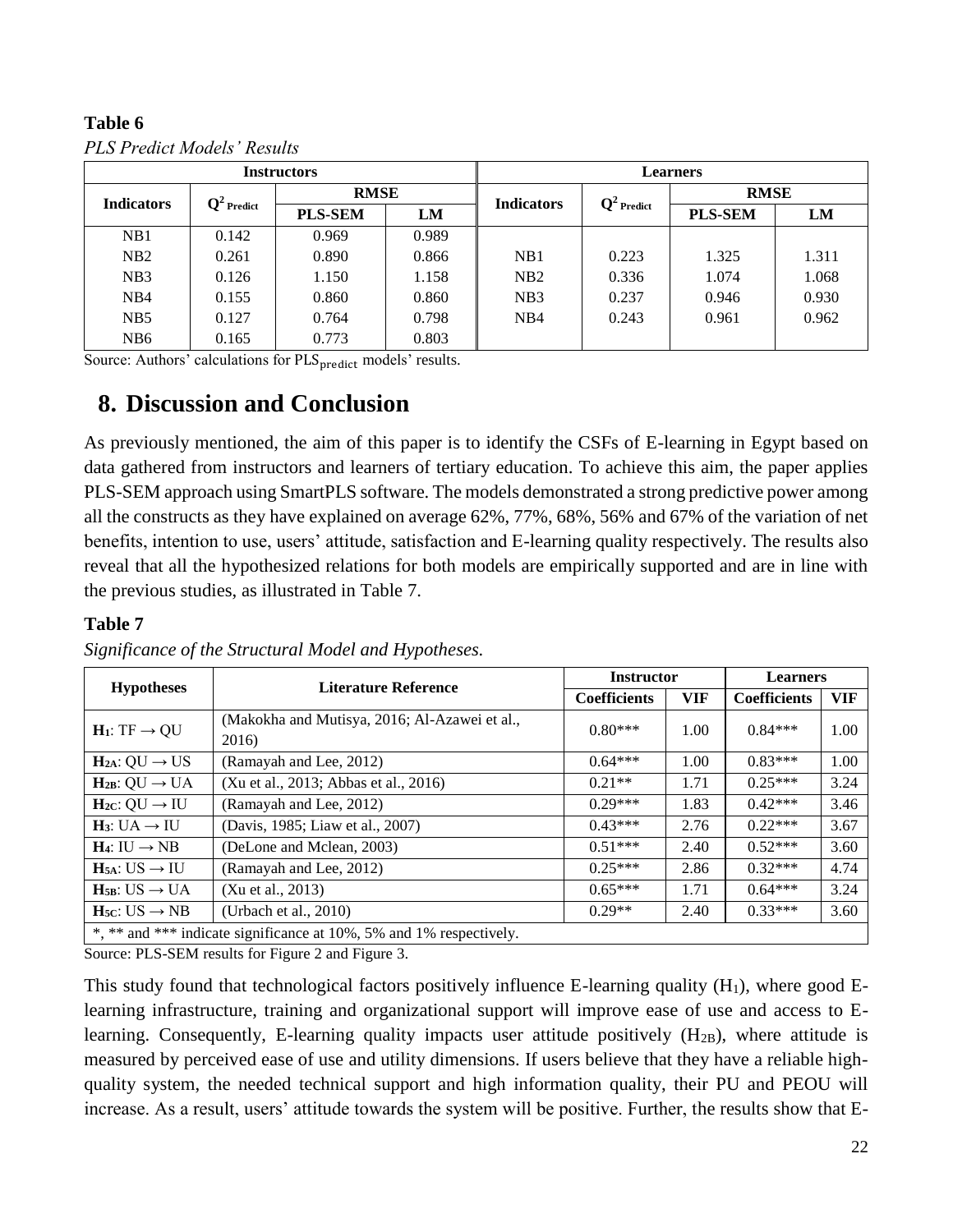learning quality positively influences users' satisfaction  $(H_{2A})$  and intention to use  $(H_{2C})$ . This finding can be explained from both perspectives; for learners, they seem to be satisfied with system flexibility and usefulness, sequentially, it motivates them to reuse the system. Similarly, for tutors, providing them with additional useful evaluation methods and facilitating the creation of new course designs will increase their satisfaction and intention to use the system. Subsequently, satisfaction is found to be positively impacting intention to use  $(H_{5A})$ . Since satisfaction reflects the system's usefulness, ease of use and users' attitudes, it can be deduced that increasing users' satisfaction will motivate them to reuse the system. Finally, Net Benefits is found to be positively influenced by intention to use  $(H_4)$  and user satisfaction  $(H_{5C})$ , as the increase in their satisfaction and intention to use the system will enrich their knowledge about its benefits, which will reflect on further increase in their performance, cost and time savings.

Furthermore, analyzing responses marked a crucial concern related to their perceptions about the selected E-learning aspects. Regarding E-learning benefits, it should help users manage their time properly and develop their skills. The scoring result does not support the latter finding, however, it indicates that Elearning assists in lessening traffic jam and environment pollution. Therefore, instructors should change course design to provide enjoyable and understandable content.

According to scores, the stakeholders suffer from learners' lack of readiness to use the system. Yet, such a problem has a higher effect on the tutors based on the PLS results indicating that the improvement of technological factors construct will enhance the E-learning quality. Hence, institutions should handle learners' disquiet needs by a comprehensive online and recorded workshops to raise their technological skills and their awareness about E-learning benefits, which will boost their satisfaction, intention to use and attitude towards E-learning.

The results revealed neutral feedback from tutors and students about the service quality. However, models' results depicted that such issue has an opposite effect on students due to the absence of personal attention when they experience problems. Tutors' answers also illustrate that using the E-learning increases their workload due to the lack of support. Therefore, technical support should be improved by providing trained IT personnel to guide the users and help them solve any technical issues, which could lead to raising the users' satisfaction due to enriching the E-learning quality.

Regarding user satisfaction, tutors complain from the students' online attendance, while students attribute their absence to many problems including tutors' inability to follow their progress in the educational process. The solution of this dilemma may be through appropriate trainings to tutors, as they are the main pillar for the E-learning success and they provide involvement incentives to the students. Hence, the users' satisfaction will increase, then, their attitude will be influenced positively. Finally, this positive attitude will stimulate users' intention to reuse the system.

Lack of proper interaction and communications are the E-learning vital problems. Therefore, stakeholders recommend blended learning, as it provides face to face interaction. Enhancing used platforms and stakeholders' communication, and scheduling special online lectures for students to discuss past materials and answer their questions will induce their intention to use the system because they will be able to ameliorate their skills and show their abilities to instructors.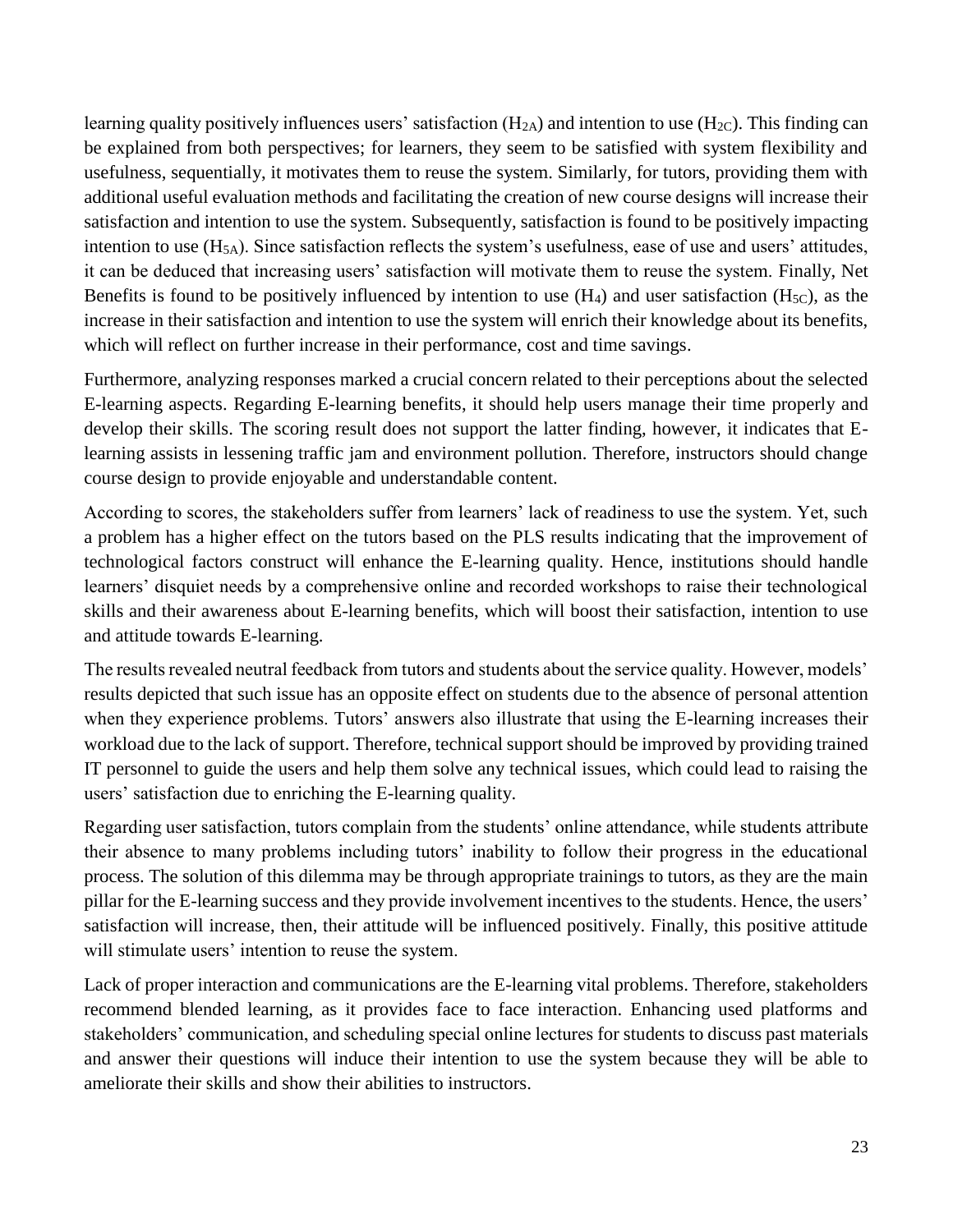Regarding the results of the mediation analysis for both models, policies should be targeting providing the required infrastructure, as well as a well-organized high-quality system, according to the users' needs, with better support to easily deal with the course content and enhance users' perceived usefulness. As a direct consequence, the increase in technological factors will involve an advance in the four mediators; Elearning quality, satisfaction, attitude and intention to use, which will reflect on E-learning success.

Ultimately, to get rid of the generalization limitations, further research should be applied for both models on wider ranges; places and times. Including more universities across Egypt, and/or including other countries in the sample is beneficial. Moreover, considering the importance of the time factor in affecting users' satisfaction and intention to use is of great importance.

## **9. References**

- Abbas, T. M., Jones, E., & Hussien, F. M. (2016). Technological factors influencing university tourism and hospitality students' intention to use e-learning: A comparative analysis of Egypt and the United Kingdom. *Journal of Hospitality & Tourism Education*, 28(4), 189-201.
- Abdelaziz, M., Kamel, S. S., Karam, O., & Abdelrahman, A. (2011). Evaluation of E-learning program versus traditional lecture instruction for undergraduate nursing students in a faculty of nursing. *Teaching and learning in nursing*, 6(2), 50-58.
- Abdel-Gawad, T., & Woollard, J. (2015). Critical success factors for implementing classless e-learning systems in the Egyptian higher education. *International Journal of Instructional Technology and Distance Learning*, 12(4), 29-36.
- Abdel‐Wahab, A. G. (2008). Modeling Students' Intention to Adopt E‐learning: A Case from Egypt*. The Electronic Journal of Information Systems in Developing Countries*, 34(1), 1-13.
- Adeyinka, T., & Mutula, S. (2010). A proposed model for evaluating the success of WebCT course content management system. *Computers in Human Behavior*, 26(6), 1795-1805.
- Al-Azawei, A., Parslow, P., & Lundqvist, K. (2016). Barriers and opportunities of e-learning implementation in Iraq: A case of public universities. *The International Review of Research in Open and Distributed Learning*, 17(5).
- Al-Busaidi, K. A., & Al-Shihi, H. (2012). Key factors to instructors' satisfaction of learning management systems in blended learning. *Journal of Computing in Higher Education*, 24(1), 18-39.
- Alhomod, S., & Shafi, M. M. (2013). Success factors of e-learning projects: A technical perspective. *Turkish Online Journal of Educational Technology-TOJET*, 12(2), 247-253.
- Allen, I. E., & Seaman, J. (2014). Grade change. Tracking Online Education in the United States. *Babson Survey Research Group and Quahog Research Group*, LLC, 1-40.
- Arbaugh, J. B. (2000). Virtual classroom characteristics and student satisfaction with internet-based MBA courses. *Journal of management education*, 24(1), 32-54.
- Arbaugh, J. B., & Duray, R. (2002). Technological and structural characteristics, student learning and satisfaction with web-based courses: An exploratory study of two on-line MBA programs. *Management learning*, 33(3), 331-347.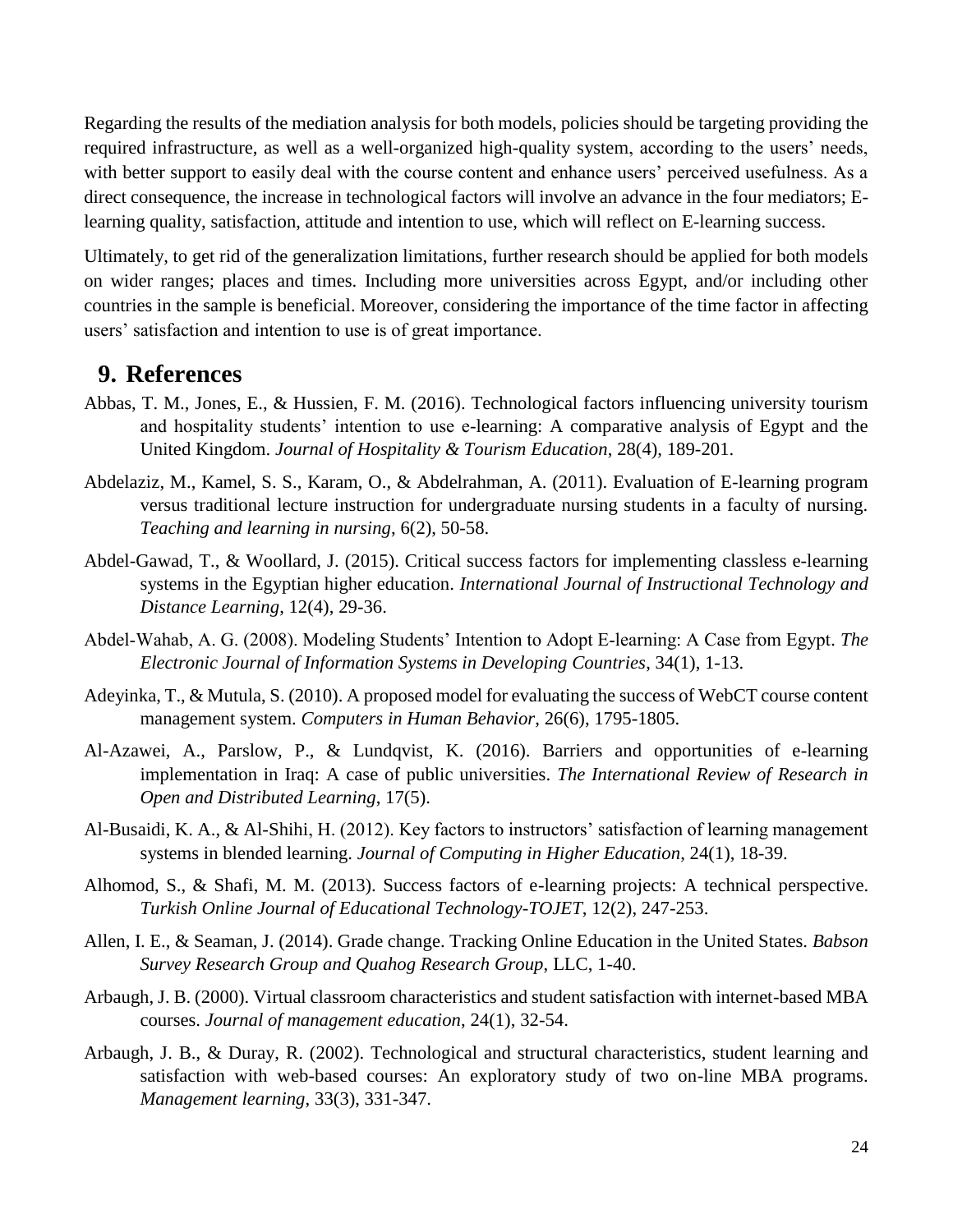- Batdı, V., Doğan, Y., & Talan, T. (2021). Effectiveness of online learning: a multi-complementary approach research with responses from the COVID-19 pandemic period. *Interactive Learning Environments*, 1-34.
- Bertea, P. (2009). MEASURING STUDENTS'ATTITUDE TOWARDS E-LEARNING. A CASE STUDY. In Conference proceedings of» eLearning and Software for Education «(eLSE) (No. 01, pp. 417-424). " Carol I" National Defence University Publishing House.
- Bhuasiri, W., Xaymoungkhoun, O., Zo, H., Rho, J. J., & Ciganek, A. P. (2012). Critical success factors for e-learning in developing countries: A comparative analysis between ICT experts and faculty. *Computers & Education*, 58(2), 843-855.
- Boateng, R., Mbrokoh, A. S., Boateng, L., Senyo, P. K., & Ansong, E. (2016). Determinants of e-learning adoption among students of developing countries. *The International Journal of Information and Learning Technology*.
- Bolliger, D. U., & Wasilik, O. (2009). Factors influencing faculty satisfaction with online teaching and learning in higher education. *Distance education*, 30(1), 103-116.
- Brynjolfsson, E. (1996). The contribution of information technology to consumer welfare. *Information Systems Research*, 7(3), 281-300.
- Campbell, J. E., & Campbell, D. E. (2011). Distance learning is good for the environment: Savings in greenhouse gas emissions. *Online Journal of Distance Learning Administration*, 14(4), 1556- 3847.
- Clemons, E. K., Reddi, S. P., & Row, M. C. (1993). The impact of information technology on the organization of economic activity: The "move to the middle" hypothesis. *Journal of management information systems*, 10(2), 9-35.
- Conrad, A. M., & Munro, D. (2008). Relationships between computer self-efficacy, technology, attitudes and anxiety: Development of the computer technology use scale (CTUS). *Journal of Educational Computing Research*, 39(1), 51-73.
- Daft, R. L., & Lengel, R. H. (1986). Organizational information requirements, media richness and structural design. *Management science*, 32(5), 554-571.
- Davis, F. D. (1985). A technology acceptance model for empirically testing new end-user information systems: Theory and results (Doctoral dissertation, Massachusetts Institute of Technology).
- DeLone, W. H., & McLean, E. R. (2003). The DeLone and McLean model of information systems success: a ten-year update. *Journal of management information systems,* 19(4), 9-30.
- DeLone, W. H., & McLean, E. R. (2004). Measuring e-commerce success: Applying the DeLone & McLean information systems success model. *International Journal of electronic commerce*, 9(1), 31-47.
- Diamantopoulos, A. (2011). Incorporating formative measures into covariance-based structural equation models. *MIS quarterly*, 335-358.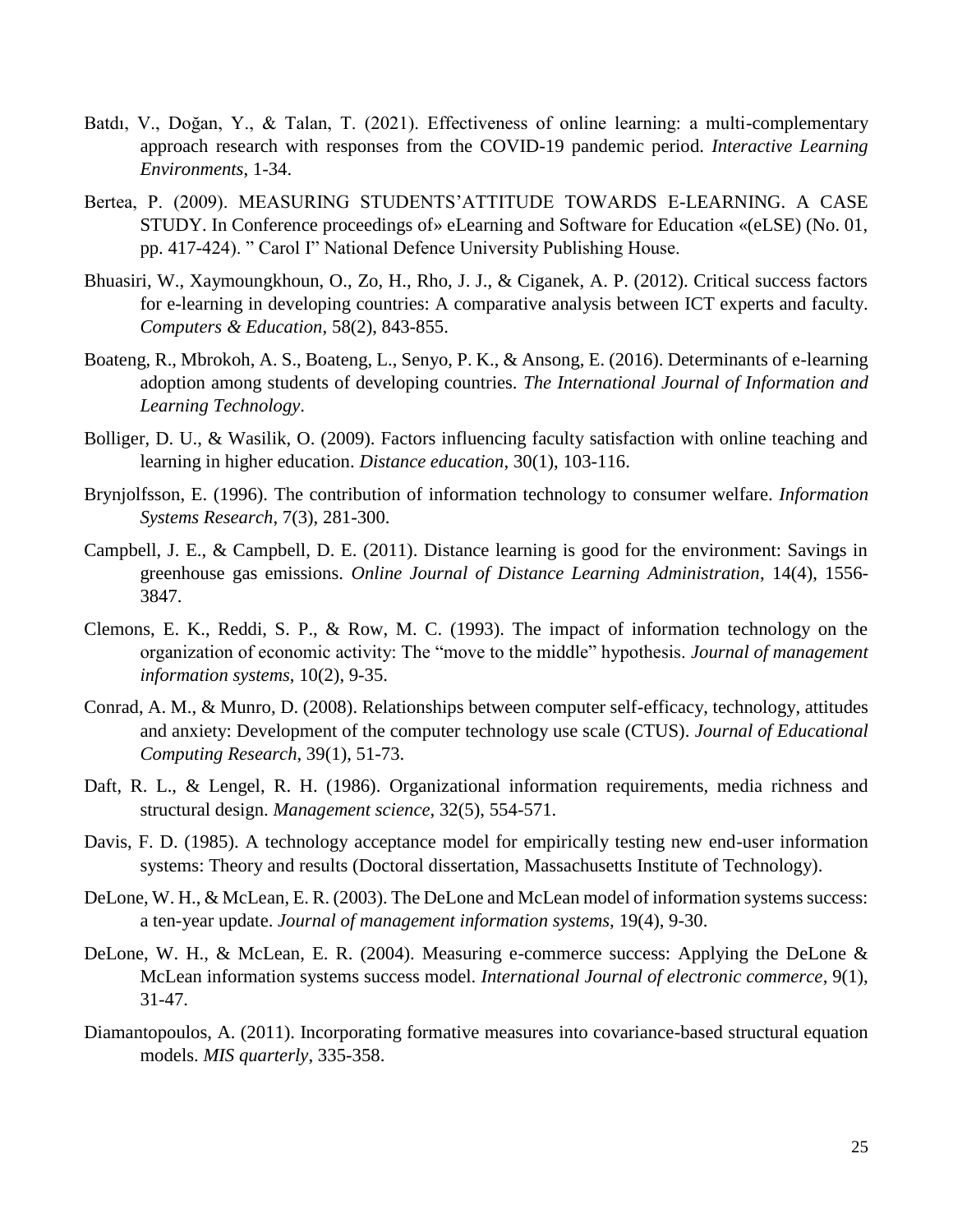- Dijkstra, T. K., & Henseler, J. (2015). Consistent partial least squares path modeling. *MIS quarterly*, 39(2), 297-316.
- El Gamal, S., & Abd El Aziz, R. (2011). The Perception of Students' Regarding E-Learning Implementation in Egyptian Universities. In the Fifth International Conference on Digital Society, eL&mL.
- El-Gamal, S. Y. (2014). An investigation of electronic learning in higher education: The Egyptian context. University of Northumbria at Newcastle (United Kingdom).
- El-Seoud, M., El-Sofany, H. F., Taj-Eddin, I. A., Nosseir, A., & El-Khouly, M. M. (2013). Implementation of Web-Based Education in Egypt through Cloud Computing Technologies and Its Effect on Higher Education. *Higher Education Studies*, 3(3), 62-76.
- Eraqi, M. I., Abou-Alam, W., Belal, M., & Fahmi, T. (2011). Attitudes of undergraduate students toward e-learning in tourism: The case of Egypt. *Journal of teaching in travel & tourism*, 11(4), 325-348.
- Fishbein, M., & Ajzen, I. (1977). Belief, attitude, intention, and behavior: An introduction to theory and research. *Philosophy and Rhetoric*, 10(2).
- Ghenghesh, P., Croxford, L., Nagaty, K., & Abdelmageed, S. (2018). Students and Teachers Attitudes and Satisfaction toward E-Learning: A Case Study in Egypt. *The Journal of Middle East and North Africa Sciences*, 4(1), 1-17.
- Hair Jr, J. F., Hult, G. T. M., Ringle, C., & Sarstedt, M. (2016). *A primer on partial least squares structural equation modeling (PLS-SEM)*. Sage publications.
- Hassanzadeh, A., Kanaani, F., & Elahi, S. (2012). A model for measuring e-learning systems success in universities. *Expert systems with Applications*, 39(12), 10959-10966.
- Headar, M. M., Elaref, N., & Yacout, O. M. (2013). Antecedents and consequences of student satisfaction with e-learning: The case of private universities in Egypt. *Journal of Marketing for Higher Education*, 23(2), 226-257.
- Khedr, A. E. S. (2012). Towards Three Dimensional Analyses for Applying E-Learning Evaluation Model: The Case of E-Learning in Helwan University. *International Journal of Computer Science Issues (IJCSI)*, 9(4), 161.
- Lee, B. C., Yoon, J. O., & Lee, I. (2009). Learners' acceptance of e-learning in South Korea: Theories and results. *Computers & education*, 53(4), 1320-1329.
- Leidecker, J. K., & Bruno, A. V. (1984). Identifying and using critical success factors. *Long range planning*, 17(1), 23-32.
- Liaw, S. S., Huang, H. M., & Chen, G. D. (2007). Surveying instructor and learner attitudes toward elearning. *Computers & education*, 49(4), 1066-1080.
- Lin, J. C. C., & Lu, H. (2000). Towards an understanding of the behavioral intention to use a web site. *International journal of information management*, 20(3), 197-208.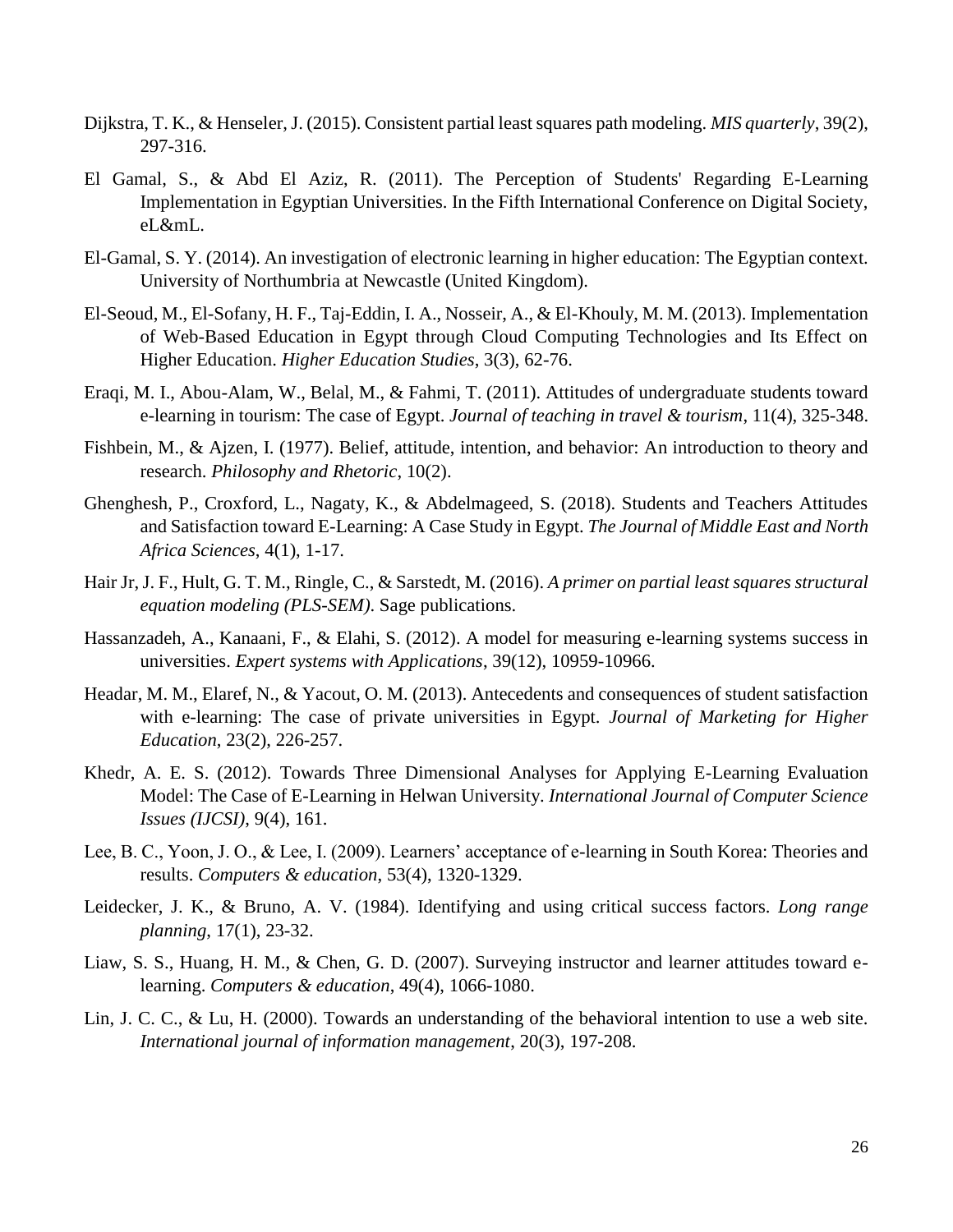- Liu, I. F., Chen, M. C., Sun, Y. S., Wible, D., & Kuo, C. H. (2010). Extending the TAM model to explore the factors that affect Intention to Use an Online Learning Community. *Computers & education*, 54(2), 600-610.
- Lwoga, E. (2014). Critical success factors for adoption of web-based learning management systems in Tanzania. *International Journal of Education and Development using ICT*, 10(1).
- Lwoga, E. T., & Komba, M. (2015). Antecedents of continued usage intentions of web-based learning management system in Tanzania. Education+ training.
- Makokha, G. L., & Mutisya, D. N. (2016). Status of e-learning in public universities in Kenya. *International review of research in open and distributed learning*, 17(3), 341-359.
- Muhammad, A. H., Siddique, A., Youssef, A. E., Saleem, K., Shahzad, B., Akram, A., & Al-Thnian, A. B. S. (2020). A hierarchical model to evaluate the quality of web-based e-learning systems. *Sustainability*, 12(10), 4071.
- Myers, B. L., Kappelman, L. A., & Prybutok, V. R. (1997). A comprehensive model for assessing the quality and productivity of the information systems function: toward a theory for information systems assessment. *Information Resources Management Journal (IRMJ)*, 10(1), 6-26.
- Nagy, A. (2005). *The impact of e-learning*. In E-Content (pp. 79-96). Springer, Berlin, Heidelberg.
- Owens, T. L. (2017). Higher education in the sustainable development goals framework. *European Journal of Education*, 52(4), 414-420.
- Parasuraman, A., & Grewal, D. (2000). The impact of technology on the quality-value-loyalty chain: a research agenda. *Journal of the academy of marketing science*, 28(1), 168-174.
- Park, S. Y. (2009). An analysis of the technology acceptance model in understanding university students' behavioral intention to use e-learning. *Journal of Educational Technology & Society*, 12(3), 150- 162.
- Parker, M. A., & Martin, F. (2010). Using virtual classrooms: Student perceptions of features and characteristics in an online and a blended course. *MERLOT Journal of Online Learning and Teaching*, 6(1), 135-147.
- Petter, S., & McLean, E. R. (2009). A meta-analytic assessment of the DeLone and McLean IS success model: An examination of IS success at the individual level. *Information & Management*, 46(3), 159-166.
- Pituch, K. A., & Lee, Y. K. (2006). The influence of system characteristics on e-learning use. *Computers & Education*, 47(2), 222-244.
- Poelmans, S., & Wessa, P. (2015). A constructivist approach in a blended e-learning environment for statistics. *Interactive Learning Environments*, 23(3), 385-401.
- Ramayah, T., & Lee, J. W. C. (2012). System characteristics, satisfaction and e-learning usage: a structural equation model (SEM). *Turkish Online Journal of Educational Technology-TOJET*, 11(2), 196- 206.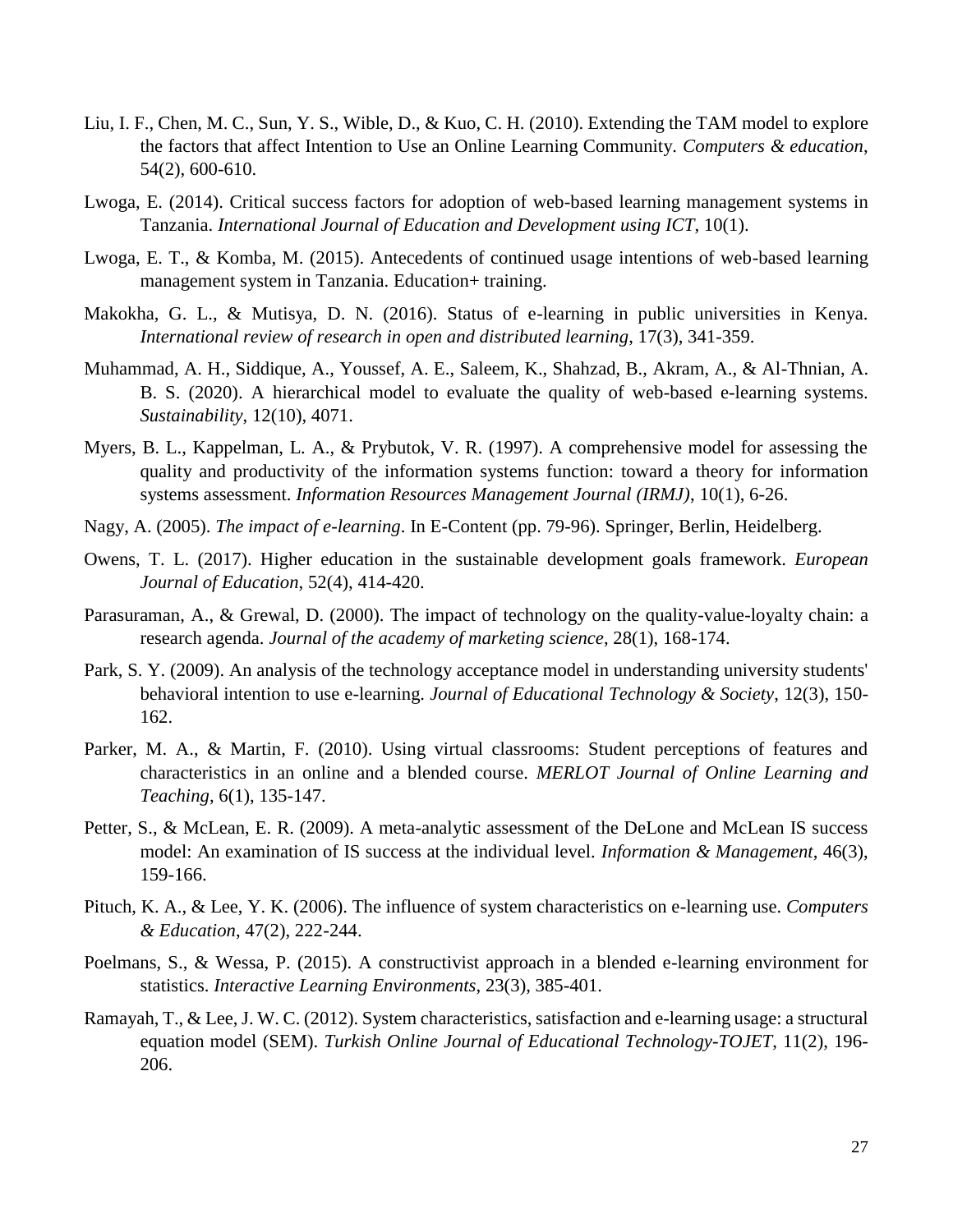- Sarstedt M., Ringle C.M., Hair J.F. (2021) *Partial Least Squares Structural Equation Modeling*. In: Homburg C., Klarmann M., Vomberg A.E. (eds) Handbook of Market Research. Springer, Cham. https://doi.org/10.1007/978-3-319-05542-8\_15-2
- Seaman, J. (2009). Online Learning as a Strategic Asset. Volume II: The Paradox of Faculty Voices-- Views and Experiences with Online Learning. Results of a National Faculty Survey, Part of the Online Education Benchmarking Study Conducted by the APLU-Sloan National Commission on Online Learning. Association of Public and Land-Grant Universities.
- Seddon, P. B. (1997). A respecification and extension of the DeLone and McLean model of IS success. *Information systems research*, 8(3), 240-253.
- Shmueli, G., Sarstedt, M., Hair, J. F., Cheah, J. H., Ting, H., Vaithilingam, S., & Ringle, C. M. (2019). Predictive model assessment in PLS-SEM: guidelines for using PLSpredict. *European Journal of Marketing*.
- Sun, P. C., Tsai, R. J., Finger, G., Chen, Y. Y., & Yeh, D. (2008). What drives a successful e-Learning? An empirical investigation of the critical factors influencing learner satisfaction. *Computers & education*, 50(4), 1183-1202.
- Surendran, P. (2012). Technology acceptance model: A survey of literature. *International Journal of Business and Social Research*, 2(4), 175-178.
- Tarus, J. K., Gichoya, D., & Muumbo, A. (2015). Challenges of implementing e-learning in Kenya: A case of Kenyan public universities. *International review of research in open and distributed learning*, 16(1), 120-141.
- Urbach, N., Smolnik, S., & Riempp, G. (2010). An empirical investigation of employee portal success. *The Journal of Strategic Information Systems*, 19(3), 184-206.
- Volery, T., & Lord, D. (2000). Critical success factors in online education. *International journal of educational management*.
- Wang, Y. S., & Liao, Y. W. (2008). Assessing eGovernment systems success: A validation of the DeLone and McLean model of information systems success. *Government information quarterly*, 25(4), 717-733.
- Xu, J., Benbasat, I., & Cenfetelli, R. T. (2013). Integrating service quality with system and information quality: an empirical test in the e-service context. *MIS quarterly*, 777-794.
- Yengin, I., Karahoca, A., & Karahoca, D. (2011). E-learning success model for instructors' satisfactions in perspective of interaction and usability outcomes. *Procedia Computer Science*, 3, 1396-1403.

# **Appendix A**

### **Table A-1**

*Indicators' Score of Instructors' Model*

| <b>Indicators</b> | Indicator's<br><b>Score</b> | Indicator's<br><b>Classification</b> |
|-------------------|-----------------------------|--------------------------------------|
|-------------------|-----------------------------|--------------------------------------|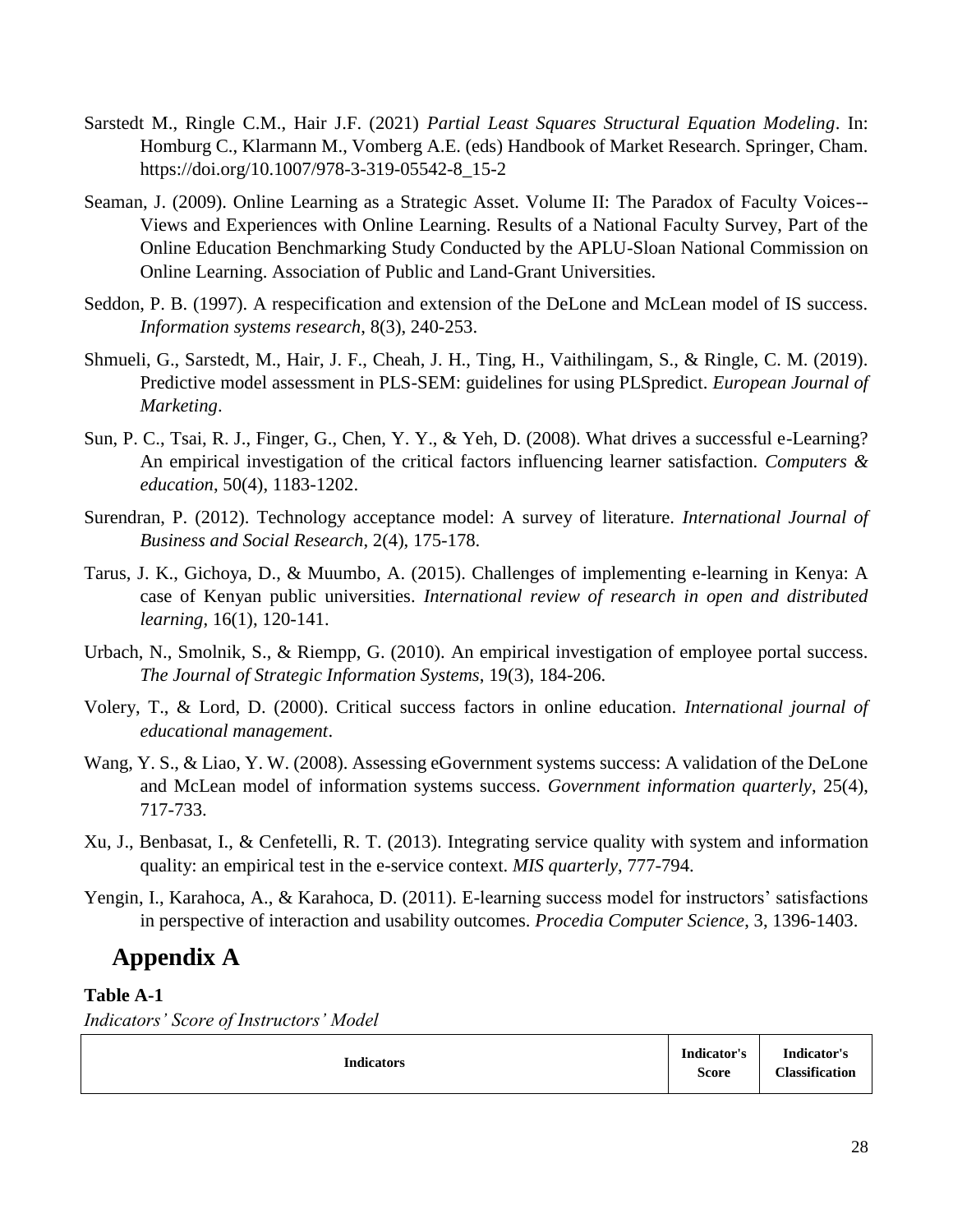| NB1: E-learning helps you to provide lessons in an appropriate time for you                            | 3.77 | <b>Positive</b> |
|--------------------------------------------------------------------------------------------------------|------|-----------------|
| NB2: Compared to traditional learning, E-learning leads to improve the level of your teaching          | 2.90 | <b>Neutral</b>  |
| NB3: Compared to traditional learning, your time can be better managed while teaching online           | 3.21 | <b>Neutral</b>  |
| NB4: E-learning cuts down expenditure (ex: transportation, paper cost, etc.)                           | 4.02 | <b>Positive</b> |
| NB5: E-learning helps in the mitigation of traffic jams                                                | 4.23 | <b>Positive</b> |
| NB6: E-learning leads to less polluted environment                                                     | 4.09 | <b>Positive</b> |
| TF1: Your university has provided you with a training on how to use the E-learning platform            | 3.63 | <b>Positive</b> |
| TF2: You have access to a reliable Internet connection in your home enough to teach online             | 4.12 | <b>Positive</b> |
| TF3: Students at your university are ready to use technology for E-learning                            | 3.28 | <b>Neutral</b>  |
| TF4: The E-learning platform is well-organized and easy to navigate and use                            | 3.85 | <b>Positive</b> |
| QU1: The responsible service staff provide personal attention when you experience problems (bugs,      | 3.24 | <b>Neutral</b>  |
| authorization problem, freeze) with the E-learning system                                              |      |                 |
| QU2: The platform used fits the course criteria                                                        | 3.95 | <b>Positive</b> |
| QU3: The options provided by the chosen platform (electronic channels, access to libraryetc.),         | 3.60 | <b>Positive</b> |
| facilitate the teaching process                                                                        |      |                 |
| QU4: The online courses' files are suitable for all device's student use                               | 3.72 | <b>Positive</b> |
| QU5: The content of the course is suitable to be introduced online                                     | 3.48 | <b>Positive</b> |
| UA1: E-learning allows you to assign different tasks to the students which require external sources to | 3.37 | <b>Neutral</b>  |
| solve it                                                                                               |      |                 |
| UA2: Even though it might not be required anymore you will continue to use the E-learning system       | 3.28 | <b>Neutral</b>  |
| UA3: By using the E-learning you can assess your student's performance through various ways            | 3.35 | <b>Neutral</b>  |
| (quizzes, written work, oral presentation, etc.)                                                       |      |                 |
| IU1: The university has the ability to switch to an E-learning system quickly                          | 3.54 | <b>Positive</b> |
| IU2: Most of students can interact freely with you in the online classes                               | 3.26 | <b>Neutral</b>  |
| IU3: The E-learning system has multiple benefits which motivate you to continue using the system       | 3.54 | <b>Positive</b> |
| US1: E-learning saves your teaching time                                                               | 3.27 | <b>Neutral</b>  |
| US2: You feel satisfied with the attendance of the students in the online classes                      | 2.52 | <b>Negative</b> |
| US3: E-learning allows you to access more diverse student population                                   | 3.37 | <b>Neutral</b>  |
| US4: E-learning enables you to provide courses and tasks easier and more quickly                       | 3.51 | <b>Positive</b> |

Source: Authors' calculations

## **Table A-2**

*Indicators' Score of Learners' Model*

| <b>Indicators</b>                                                                                  | Indicator's<br><b>Score</b> | Indicator's<br><b>Classification</b> |
|----------------------------------------------------------------------------------------------------|-----------------------------|--------------------------------------|
| NB1: Using E-learning system helps you to cut down expenditure such as paper costs                 | 3.03                        | <b>Neutral</b>                       |
| NB2: Compared to traditional learning, E-learning leads to improve the level of your understanding | 2.60                        | <b>Negative</b>                      |
| NB3: E-learning helps in the mitigation of traffic jams                                            | 4.02                        | <b>Positive</b>                      |
| NB4: E-learning leads to less polluted environment                                                 | 3.87                        | <b>Positive</b>                      |
| TF1: Your university has provided you with a training on how to use the E-learning platform        | 2.85                        | <b>Neutral</b>                       |
| TF2: The platform used fits the course criteria                                                    | 3.50                        | <b>Positive</b>                      |
| TF3: You have access to a reliable Internet connection in your home enough to learn online         | 3.73                        | <b>Positive</b>                      |
| TF4: The university has the ability to switch to an E-learning system quickly                      | 3.07                        | <b>Neutral</b>                       |
| TF5: The E-learning platform is well-organized and easy to navigate and use                        | 3.51                        | <b>Positive</b>                      |
| QU1: The responsible service staff provide personal attention when you experience problems (bugs,  | 3.01                        | <b>Neutral</b>                       |
| authorization problem, freeze) with the E-learning system                                          |                             |                                      |
| QU2: Instructors at your university are well-prepared to use the E-learning platforms              | 3.02                        | <b>Neutral</b>                       |
| QU3: The online courses' files are suitable for all devices you use                                | 3.44                        | <b>Positive</b>                      |
| QU4: The variety of ways to assess your learning is effective in evaluating your academic level    | 3.10                        | <b>Neutral</b>                       |
| QU5: The options provided by the chosen platform (electronic channels, access to libraryetc.),     | 3.34                        | <b>Neutral</b>                       |
| facilitate the E-learning process                                                                  |                             |                                      |
| QU6: Compared to traditional learning, the quality of education has increased through E-learning   | 2.58                        | <b>Negative</b>                      |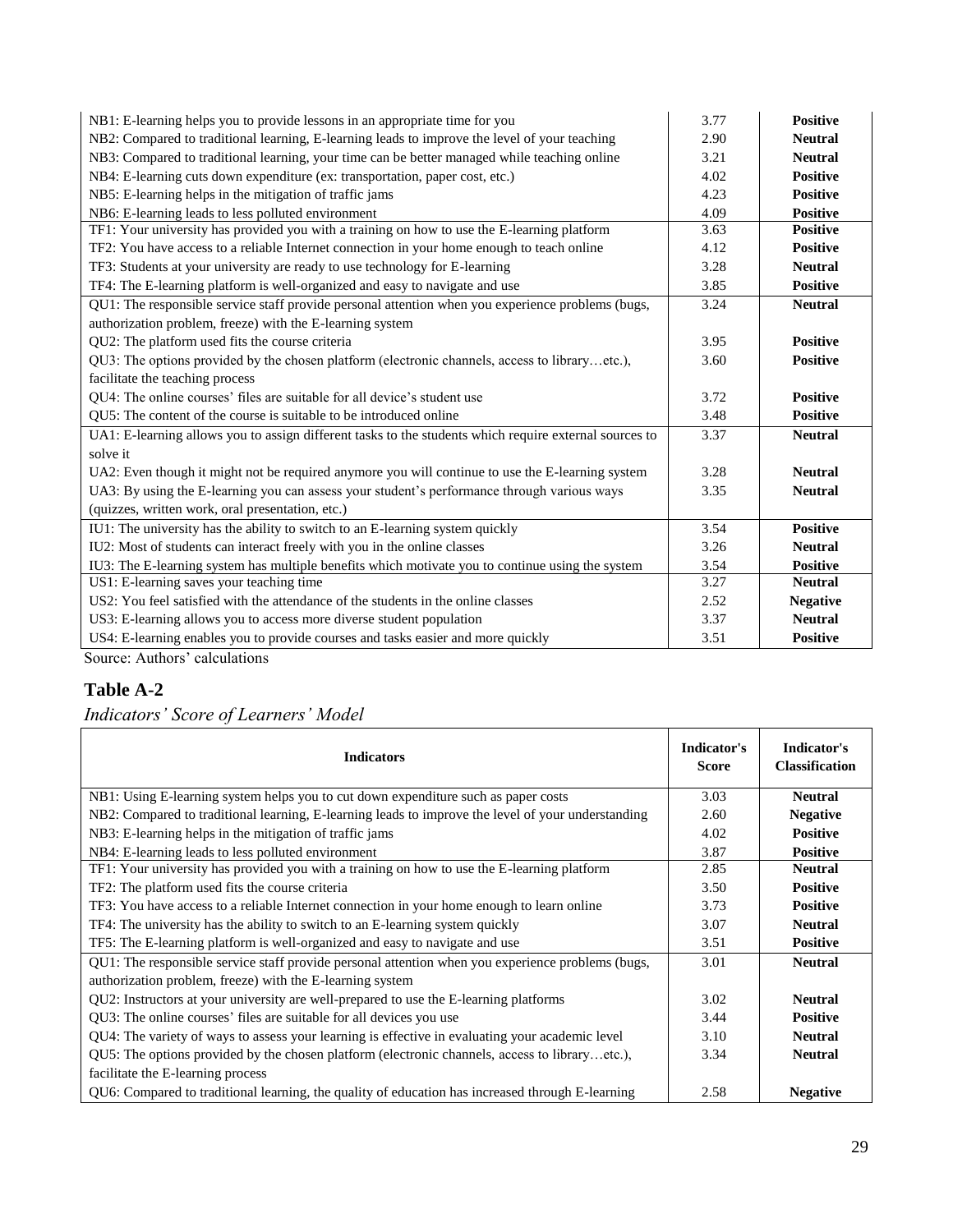| UA1: E-learning has a positive impact on your sleep pattern compared to traditional learning          | 2.88 | <b>Neutral</b>  |
|-------------------------------------------------------------------------------------------------------|------|-----------------|
| UA2: Even though it might not be required anymore you will continue to use the E-learning system      | 3.05 | <b>Neutral</b>  |
| for self-learning                                                                                     |      |                 |
| UA3: Your mental health enables you to adapt E-learning system                                        | 3.13 | <b>Neutral</b>  |
| IU1: Your online skills have improved due to E-learning                                               | 3.02 | <b>Neutral</b>  |
| IU2: The E-learning offers a variety of ways to assess your learning (ex: quizzes, written work, oral | 3.55 | <b>Positive</b> |
| presentation, etc.)                                                                                   |      |                 |
| IU3: You want to do well in your E-learning classes because it's important to show your abilities to  | 3.08 | <b>Neutral</b>  |
| your instructors, family and colleagues                                                               |      |                 |
| IU4: The E-learning system has multiple external benefits which motivate you to continue using the    | 3.12 | <b>Neutral</b>  |
| system                                                                                                |      |                 |
| US1: It was easy to follow class discussions through the platform                                     | 2.95 | <b>Neutral</b>  |
| US2: Compared to traditional learning, instructor is able to follow with your individual learning     | 2.36 | <b>Negative</b> |
| progress through the E-learning platform                                                              |      |                 |
| US3: You learned more from your fellow students in E-learning system than in traditional learning     | 2.60 | <b>Negative</b> |
| US4: Compared to traditional learning, your time can be better managed while learning online          | 3.13 | <b>Neutral</b>  |
| US5: E-learning platform enables you to accomplish tasks easier and more quickly                      | 3.26 | <b>Neutral</b>  |

Source: Authors' calculations

# **Appendix B**

### **Table B-1**

*Instructors' Model Cross Loadings*

|                 | QU    | IU    | <b>NB</b> | TF    | US    | UA    |
|-----------------|-------|-------|-----------|-------|-------|-------|
| NB1             | 0.411 | 0.408 | 0.627     | 0.426 | 0.450 | 0.321 |
| NB2             | 0.650 | 0.677 | 0.718     | 0.595 | 0.618 | 0.608 |
| NB <sub>3</sub> | 0.555 | 0.574 | 0.727     | 0.383 | 0.522 | 0.469 |
| NB4             | 0.430 | 0.451 | 0.764     | 0.422 | 0.444 | 0.336 |
| NB <sub>5</sub> | 0.451 | 0.513 | 0.795     | 0.388 | 0.458 | 0.394 |
| NB <sub>6</sub> | 0.484 | 0.527 | 0.807     | 0.445 | 0.452 | 0.402 |
| UA1             | 0.486 | 0.563 | 0.430     | 0.393 | 0.611 | 0.787 |
| UA2             | 0.543 | 0.713 | 0.557     | 0.423 | 0.626 | 0.803 |
| UA3             | 0.494 | 0.662 | 0.442     | 0.440 | 0.669 | 0.848 |

Source: Authors' calculations

### **Table B-2**

*Instructors' Model Fornell-Larcker Criterion*

|           | QU    | IU    | <b>NB</b> | TF    | UA    |
|-----------|-------|-------|-----------|-------|-------|
| IU        | 0.710 |       |           |       |       |
| <b>NB</b> | 0.687 | 0.726 | 0.742     |       |       |
| TF        | 0.801 | 0.671 | 0.608     |       |       |
| US        | 0.643 | 0.764 | 0.674     | 0.559 | 0.782 |
| UA        | 0.626 | 0.798 | 0.589     | 0.516 | 0.813 |

Source: Authors' calculations

### **Table B-3**

*Learners' Model Cross Loadings*

|                 | <b>QU</b> | IU    | NB    | TF<br>TL, | <b>US</b> | <b>T</b> IA<br>UA |
|-----------------|-----------|-------|-------|-----------|-----------|-------------------|
| NB1             | 0.518     | 0.609 | 0.755 | 0.477     | 0.558     | 0.521             |
| NB <sub>2</sub> | 0.765     | 0.725 | 0.772 | 0.602     | 0.725     | 0.696             |